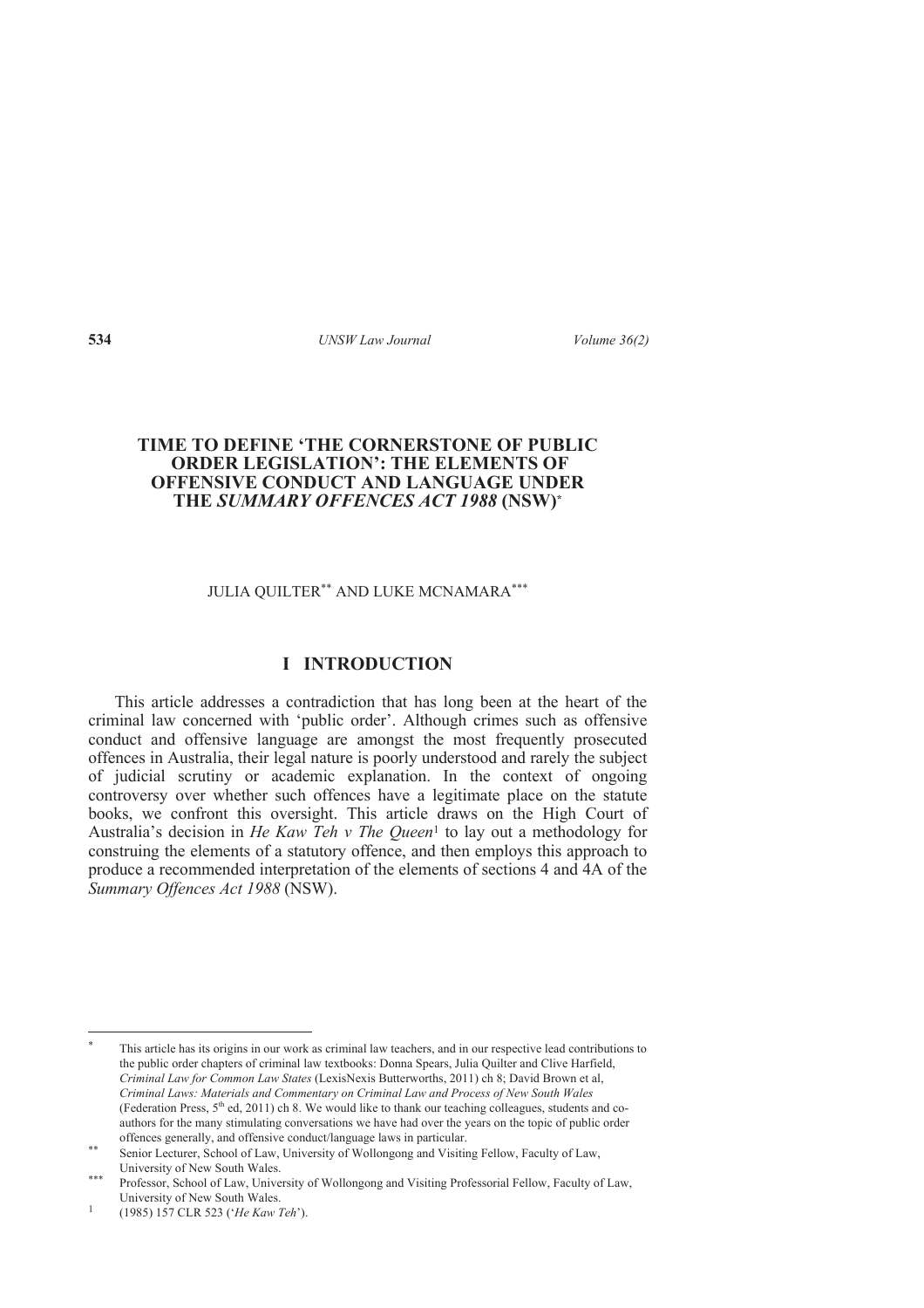Brown et al have observed that:

The cornerstone of public order legislation is usually a provision that permits police to act where behaviour in a public place is regarded as offensive, insulting, abusive or indecent. Such provisions are inevitably vague and open-ended, with the characterisation of the behaviour left to the discretion of the police in the first instance, and subsequently to the discretion of magistrates.<sup>2</sup>

In New South Wales ('NSW'), the 'cornerstone' is provided by sections 4 and 4A of the *Summary Offences Act 1988* (NSW). Certainly the characteristics of vagueness and open-endedness, and susceptibility to discretion, to which Brown et al refer, are evident in the definitions of offensive conduct and offensive language. The legitimacy of these laws, and equivalent laws in other jurisdictions,<sup>3</sup> has long been a topic of debate, and appropriately so.<sup>4</sup> More than 40 years ago, Frank Walker MP (later Attorney-General of NSW) observed, in relation to the Summary Offences Bill 1970 (NSW):

One of the most arbitrary and dangerous aspects of the bill is the proliferation of vague, uncertain dragnet offences such as are to be found in … the definition of unseemly words and later in the bill in provisions dealing with offensive behaviour.

Any practising criminal lawyer will say that such terminology operates only to give the widest possible latitude to the police and the magistrates, and thereby constitutes a serious blow to the liberty of the citizen to be free from arbitrary arrest and arbitrary prosecution. I submit that this vague terminology is jurisprudentially unsound. Certainty is the very essence of the criminal law. Every man has the right to know whether his actions at a given time are or are not criminal. Sweeping, dragnet terminology means that a particular act will be legal or illegal according to the subjective opinions of the police officers and magistrates involved.<sup>5</sup>

A decade later, Doreen McBarnet coined the phrase 'ideology of triviality' to capture the air of relative unimportance that pervades the high volume lower courts of the criminal justice system.<sup>6</sup> A related dimension of McBarnet's

 $\frac{1}{2}$  David Brown et al, *Criminal Laws: Materials and Commentary on Criminal Law and Process of New South Wales* (Federation Press, 5<sup>th</sup> ed. 2011) 752.

<sup>3</sup> See *Summary Offences Act 1953* (SA) ss 7(1)(a) (behave 'in a disorderly or offensive manner'), (1)(c) (use of 'offensive language'); *Summary Offences Act 1966* (Vic) ss 17(1)(c) (use of 'profane indecent or obscene language or threatening abusive or insulting words'), (1)(d) (behave 'in a riotous indecent offensive or insulting manner'); *Summary Offences Act 2005* (Qld) s 6(1) (general offence of 'public nuisance' which includes behaving in an 'offensive way'), s  $6(2)(a)(ii)$ , such as using offensive language (s 6(3)(a))); *Crimes Act 1900* (ACT) s 392 (offensive behaviour); *Police Offences Act 1935* (Tas) ss 13 (offence of 'public annoyance' which includes behaving in an 'offensive ... manner' (s  $13(1)(a)$ )), 21 (offence of 'prohibited behaviour' which includes wilfully behaving in an 'offensive' manner); *Criminal Code Act 1913* (WA) s 74A(2) (behaving in a 'disorderly manner' including using 'offensive … language' (s 74A(1)(a)) and an 'offensive … manner' (s 74A(1)(b))); *Summary Offences Act* (NT) s 47(a) (offensive conduct including 'offensive … behaviour' or using 'obscene language').

<sup>4</sup> See generally Brown et al, above n 2, 746–71. See also Simon Bronitt and Bernadette McSherry, *Principles of Criminal Law* (Lawbook, 3<sup>rd</sup> ed, 2010) 842–56; Donna Spears, Julia Quilter and Clive Harfield, *Criminal Law for Common Law States* (Lexis Nexis Butterworths, 2011) ch 8.

<sup>5</sup> New South Wales, *Parliamentary Debates,* Legislative Assembly, 18 November 1970, 8005 (Frank Walker), cited in Anti-Discrimination Board of New South Wales, *Study of Street Offences by Aborigines*  (1982) 2 [1.3].

<sup>6</sup> Doreen J McBarnet, *Conviction: Law, the State and the Construction of Justice* (MacMillan, 1983) 143.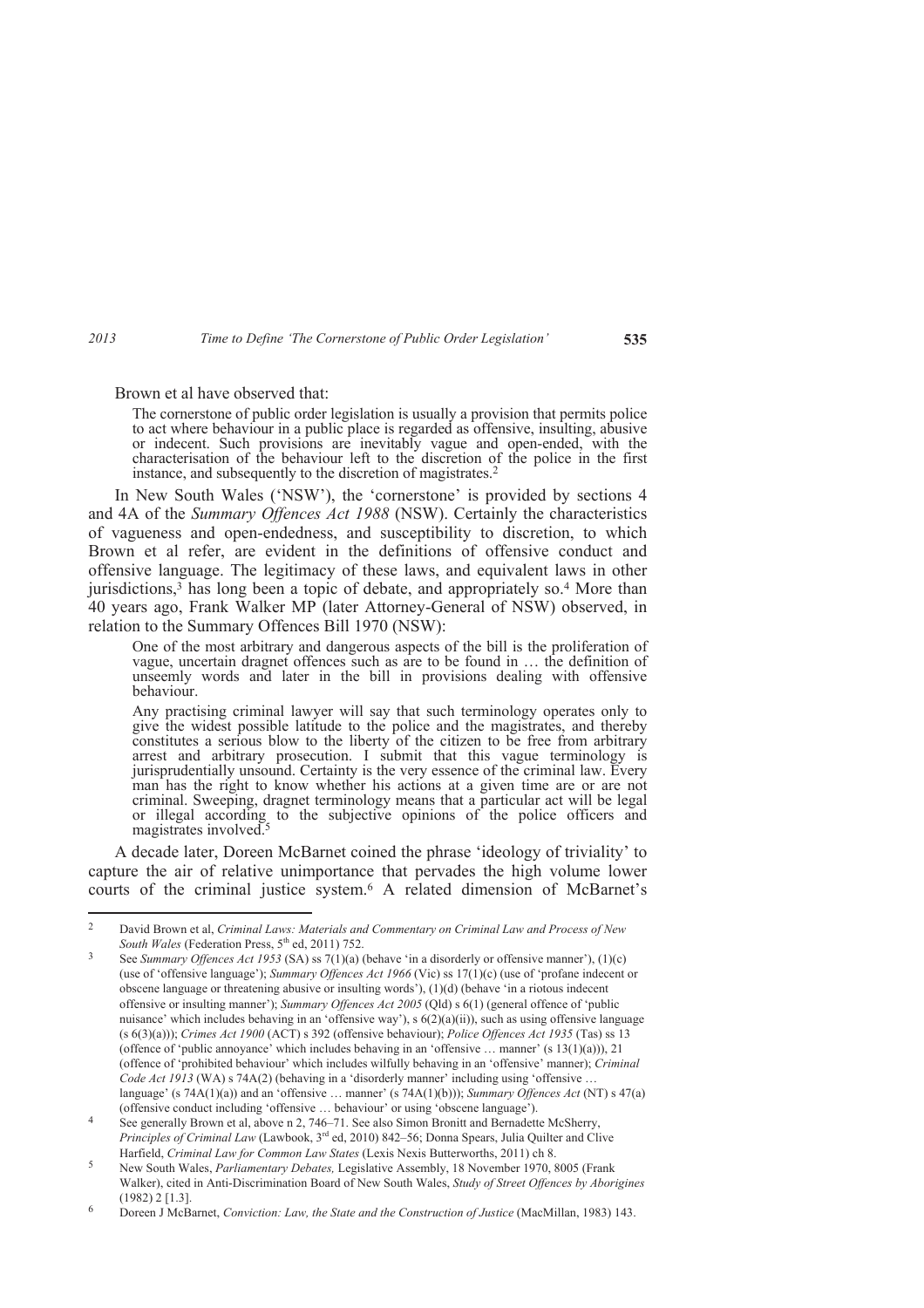analysis is the idea of 'legal relevance' – the assumption that 'the offences dealt with in the lower courts do not involve much law or require much legal expertise or advocacy.'<sup>7</sup> As McBarnet counters: '[i]t is not in the nature of drunkenness, breach of the peace or petty theft to be less susceptible than fraud, burglary or murder to complex legal argument; it is rather in the nature of the procedure by which they are tried.'<sup>8</sup>

We would add to McBarnet's list of 'lesser' crimes a pair that are amongst the most frequently prosecuted on the NSW statute books – offensive conduct and offensive language under sections 4 and 4A of the *Summary Offences Act 1988* (NSW). During 2012, 5612 charges for these two offences were finalised in the Local Court of NSW,<sup>9</sup> and 6808 people were issued with a Criminal Infringement Notice ('CIN') in relation to alleged breaches of sections 4 and  $\Delta\Delta$  10

How is it that for two crimes that are enforced more than 12 000 times annually, and more than two decades after their current statutory formulation was endorsed by the NSW Parliament, it remains unclear what the elements of the crime are, and no comprehensive guidance on the elements of sections 4 and 4A has emanated from the Supreme Court of NSW? It is not our intention to lay blame at the feet of the judiciary or the ranks of criminal law practitioners. The 'blind spot' that motivates this article is also evident amongst academic lawyers. Public order offences are still routinely ignored in criminal law textbooks.<sup>11</sup> In those works that *do* take offensive conduct and offensive language seriously as aspects of the criminal law to which students should be exposed, the tendency is to (rightly) problematise the operation of such laws, and to *point*, without offering solutions, to the uncertainty that exists.12 The scholarly literature that addresses the topic of offensive conduct and language crimes – much of which is excellent – tends to focus on the *operation* of these laws, often informed by illuminating historical, sociological and criminological perspectives, and with an

 $\frac{1}{7}$ Ibid 147.

<sup>8</sup> Ibid 148.

 $\overline{Q}$  NSW Bureau of Crime Statistics and Research, 'NSW Criminal Courts Statistics 2012' (Report, NSW Bureau of Crime Statistics and Research, 2013) 21.

<sup>&</sup>lt;sup>10</sup> Unpublished New South Wales recorded crime statistics for 2012 provided by the NSW Bureau of Crime Statistics and Research (on file with the authors).

<sup>11</sup> See, eg, Robert Hayes and Michael Eburn, *Criminal Law and Procedure in New South Wales*  (LexisNexis Butterworths, 3rd ed, 2009); Penny Crofts, *Criminal Law Elements* (LexisNexis Butterworths, 4th ed, 2011); Louis Waller and Bob Williams, *Criminal Law: Text and Cases* (LexisNexis Butterworths, 11th ed, 2009); Kenneth J Arenson, Mirko Bagaric and Peter Gillies, *Australian Criminal Law in the Common Law Jurisdictions: Cases and Materials (Oxford University Press, 3<sup>rd</sup> ed, 2011).* 

<sup>12</sup> See Brown et al, above n 2, 763; Bronitt and McSherry, above n 4, 842–5. For a notable exception, see Spears, Quilter and Harfield, above n 4, 154–72.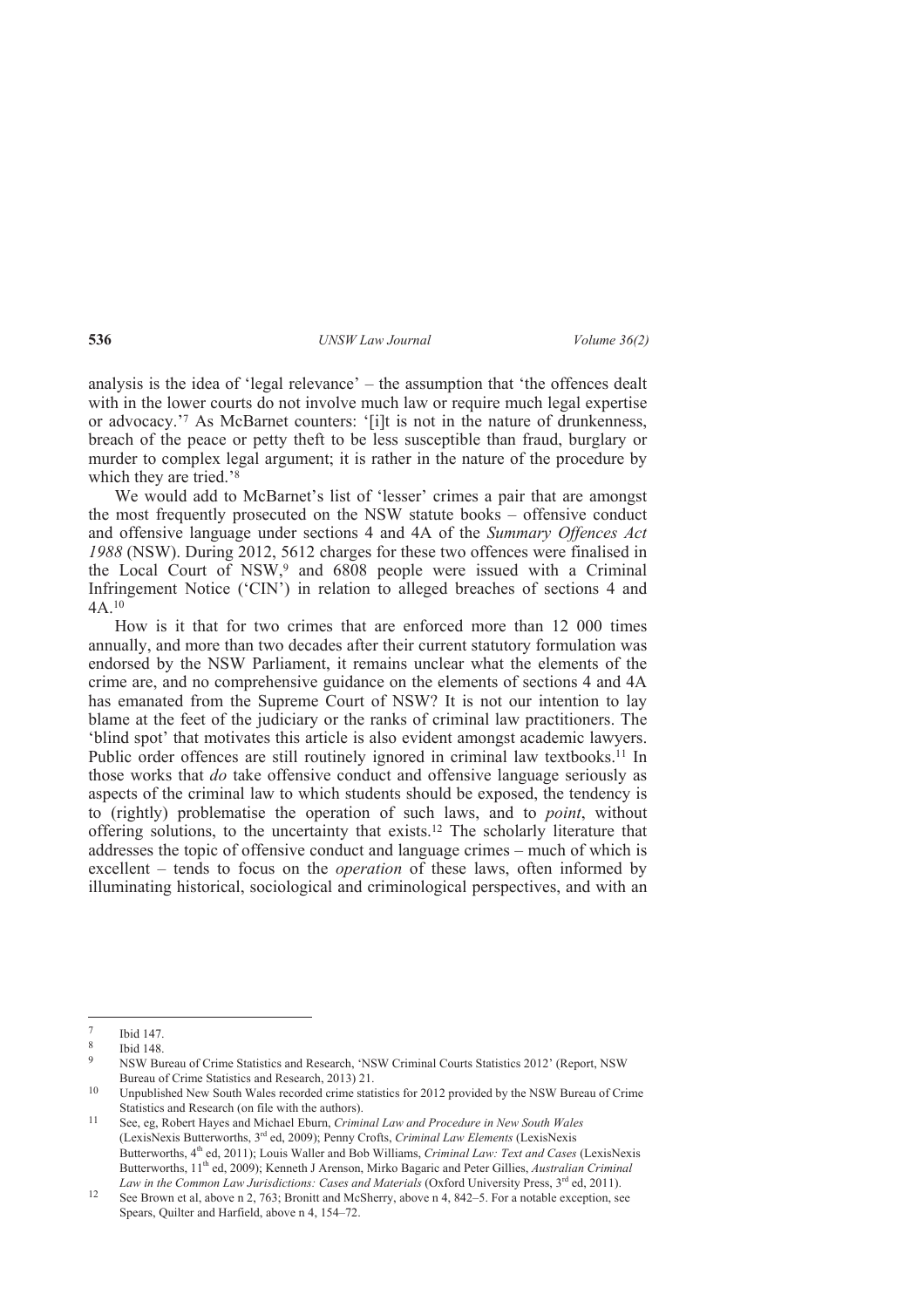explicit normative reformist agenda.13 Sections 4 and 4A of the *Summary Offences Act 1988* (NSW) have not, to this point, been the subject of close doctrinal analysis or exegesis, particularly in relation to *fault* (as opposed to *conduct*) elements.

In this article we approach the neglected crimes of offensive conduct and language, influenced by the insights of scholars such as McBarnet, adopting a still critical, but also pragmatic, perspective, by asking the following questions: can we tolerate any longer the uncertainty that surrounds the parameters of charges under sections 4 and 4A that yield thousands of convictions every year, and that, in the case of offensive conduct, carries the possibility of incarceration? If the answer to this question is 'no' (and we believe it is), is it possible to articulate with greater precision the boundaries of this area of 'criminality'? With courage and caution in equal measure, we assert that it is both possible and desirable to do so, and, in this article, we outline an approach to doing so.

In our view, every criminal offence should be capable of clear articulation in terms of conduct and fault elements – especially offences that are charged in high volumes every year and which are controversial inclusions in the statute books.<sup>14</sup> We are not naive about the possibility of achieving absolute clarity and certainty in this or, indeed, any other law. Such 'perfection' is unrealistic given, among many other considerations, the nature of legal language and the (often contested)

 $13$ <sup>13</sup> Ken Buckley, *Offensive and Obscene: A Civil Liberties Casebook* (Ure Smith, 1970) ch 6; David Weisbrot, 'Sex, Words and Magistrates' (1991) 16 *Legal Service Bulletin* 297; John Stratton, 'Offensive Behaviour' (1991) 16 *Legal Service Bulletin* 132; Kevin Kitchener, 'Street Offences and the *Summary Offences Act (1988)*: Social Control in the 1990s' in Chris Cunneen (ed), *Aboriginal Perspectives on Criminal Justice* (Institute of Criminology, Sydney University Law School, 1992) 19; Bill Walsh, 'Offensive Language: A Legal Perspective' in Diana Eades (ed), *Language in Evidence: Issues Confronting Aboriginal and Multicultural Australia* (University of New South Wales Press, 1995) 203; Tamara Walsh, 'Offensive Language, Offensive Behaviour and Public Nuisance: Empirical and Theoretical Analyses' (2005) 24 *University of Queensland Law Journal* 123; Joanne Lennan, 'The "Janus Faces" of Offensive Language Laws, 1970–2005' (2006) 8 *University of Technology Sydney Law Review* 118; Jo Lennan, 'The Development of Language Laws in Nineteenth-Century New South Wales' (2007) 18 *Current Issues in Criminal Justice* 449; James Leaver, 'Swear Like a Victorian: Victoria's Swearing Laws and Similar Provisions in NSW and Queensland' (2011) 36 *Alternative Law Journal* 163; Mark Dennis, '"Dog Arse Cunts": A Discussion Paper on the Law of Offensive Language and Offensive Manner' (Discussion Paper, June 2011)

 $\lt$ http://criminalcle.net.au/attachments/Offensive\_Language\_and\_Offensive\_Manner\_Discussion\_Paper Dog Arse Cunts.pdf>; Elyse Methven, 'Should Penalty Notices be Issued for Using Offensive Language?' (2012) 37 *Alternative Law Journal* 63. See also Anti-Discrimination Board of New South Wales, above n 5; Robert Jochelson, 'Aborigines and Public Order Legislation in New South Wales' (2007) 34 *Crime and Justice Bulletin* 1; NSW Bureau of Crime Statistics and Research, 'Race and Offensive Language Charges' (Crime and Justice Statistics Bureau Brief, NSW Bureau of Crimes Statistics and Research, August 1999); Aboriginal Justice Advisory Council, 'Policing Public Order: Offensive Language & Behaviour, the Impact on Aboriginal People' (Report, Aboriginal Justice Advisory Council, 1999).

<sup>14</sup> As will be discussed in more detail in Part III below, offensive language and conduct laws are controversial for reasons that include free speech infringement and their disproportionate impact on already marginalised individuals and communities (most notably, Indigenous Australians).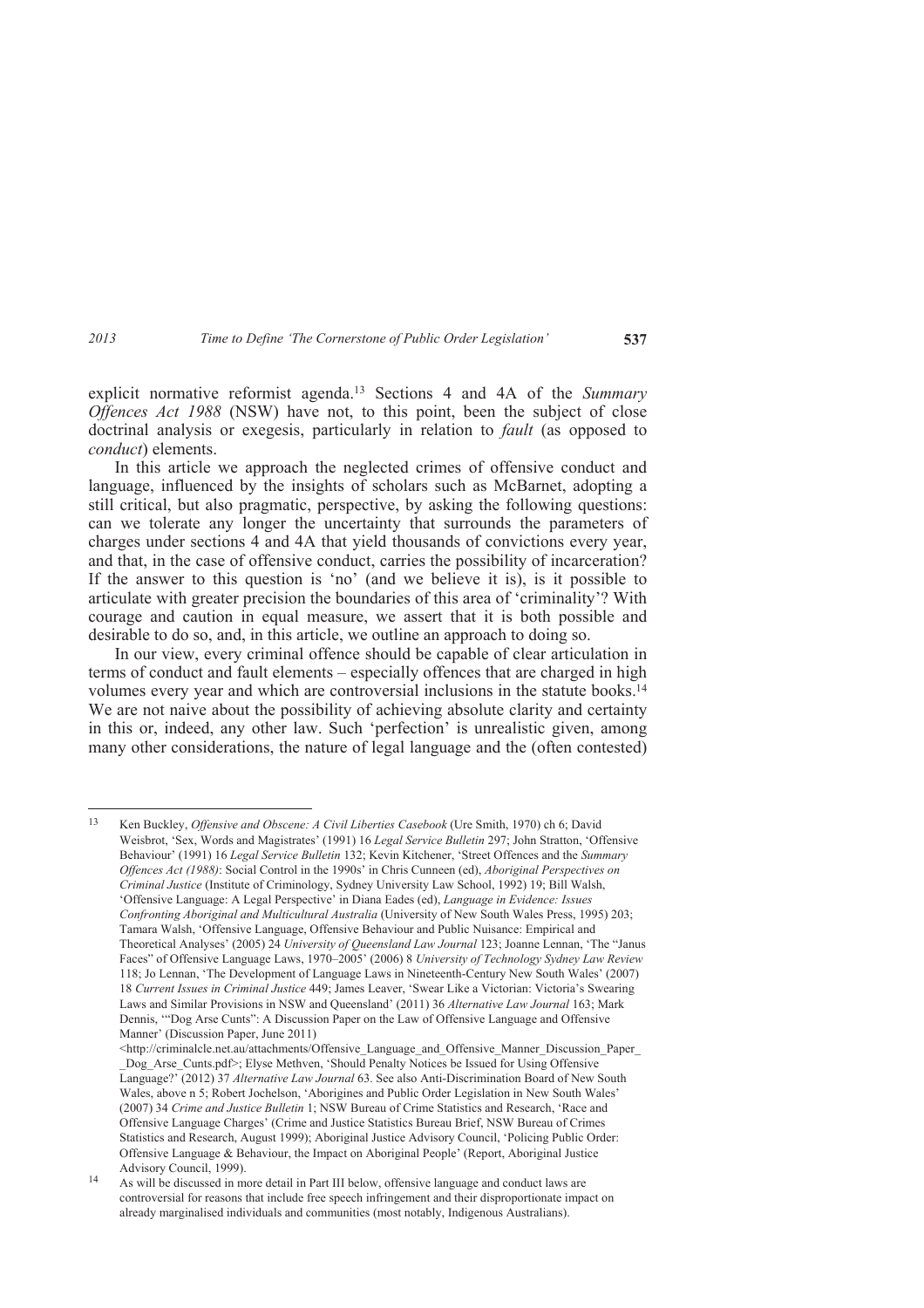processes of interpretation that are involved in deriving meaning,15 and the effect of discretion in decision-making.16 That said, certain unresolved ambiguities in the definition of offensive conduct and offensive language under the *Summary Offences Act 1988* (NSW) can be remedied and ought to be. We are prepared to be bold in our proffered interpretations in the hope that, even if they are wrong, this article will nonetheless prompt wider engagement with questions that have escaped rigorous academic and judicial scrutiny for too long.

The legitimacy of criminal offences such as those defined by sections 4 and 4A – that turn on the concept of *offensiveness* – has rightly been the subject of rigorous critique, including by eminent criminal law theorists.17 For what it is worth, our own normative position is unambiguous: offensiveness has no place in Australian law as a basis for criminality and any offences that turn on an offensiveness standard (including sections 4 and 4A) should be abolished immediately. But it is not our aim in this article to prosecute this position; a position that has already attracted much scholarly attention.18 Rather, our aim is to confront the reality that sections 4 and 4A not only *remain* on the statute books in NSW, but they have been *entrenched* there for decades, and continue to be *actively enforced*. As long as this is the case, an attempt must be made to elicit judicial guidance in relation to the scope and elements of sections 4 and 4A of the *Summary Offences Act 1988* (NSW). While our proposals for interpreting these offences do not deliver abolition, they do have the potential to at least provide a legal foundation for defending charges and narrowing the scope of sections 4 and 4A, thereby reducing (if not removing) the demonstrable risks of over-policing and over-criminalisation which have too often been realised in NSW.

The body of this article is in three parts. Part II introduces the statutory provisions which define offensive conduct and offensive language, including a brief examination of the historical evolution of this form of public order offence. Part III deals with the operation of the laws, highlighting a number of concerns that have been raised about their reach in practice, including their disproportionate impact on Aboriginal people in NSW. Part IV sets out a methodology for construing statutory offences which we then apply to sections 4 and 4A of the *Summary Offences Act 1988* (NSW) with reference to the known case law.

<sup>15</sup> <sup>15</sup> See Peter Goodrich, *Legal Discourse: Studies in Linguistics, Rhetoric and Legal Analysis* (MacMillan, 1987); Christopher Hutton, *Language, Meaning and the Law* (Edinburgh University Press, 2009).

 $\frac{16}{17}$  Brown et al, above n 2, 119.

<sup>17</sup> See, eg, Andrew Von Hirsch and A P Simester (eds), *Incivilities: Regulating Offensive Behaviour* (Hart, 2006). See also Jeremy Waldron, *The Harm in Hate Speech* (Harvard University Press, 2012) ch 5 (in the context of hate speech laws).

<sup>18</sup> Von Hirsch and Simester, above n 17; Brown et al, above n 2, 763; Bronitt and McSherry, above n 4, 842–5.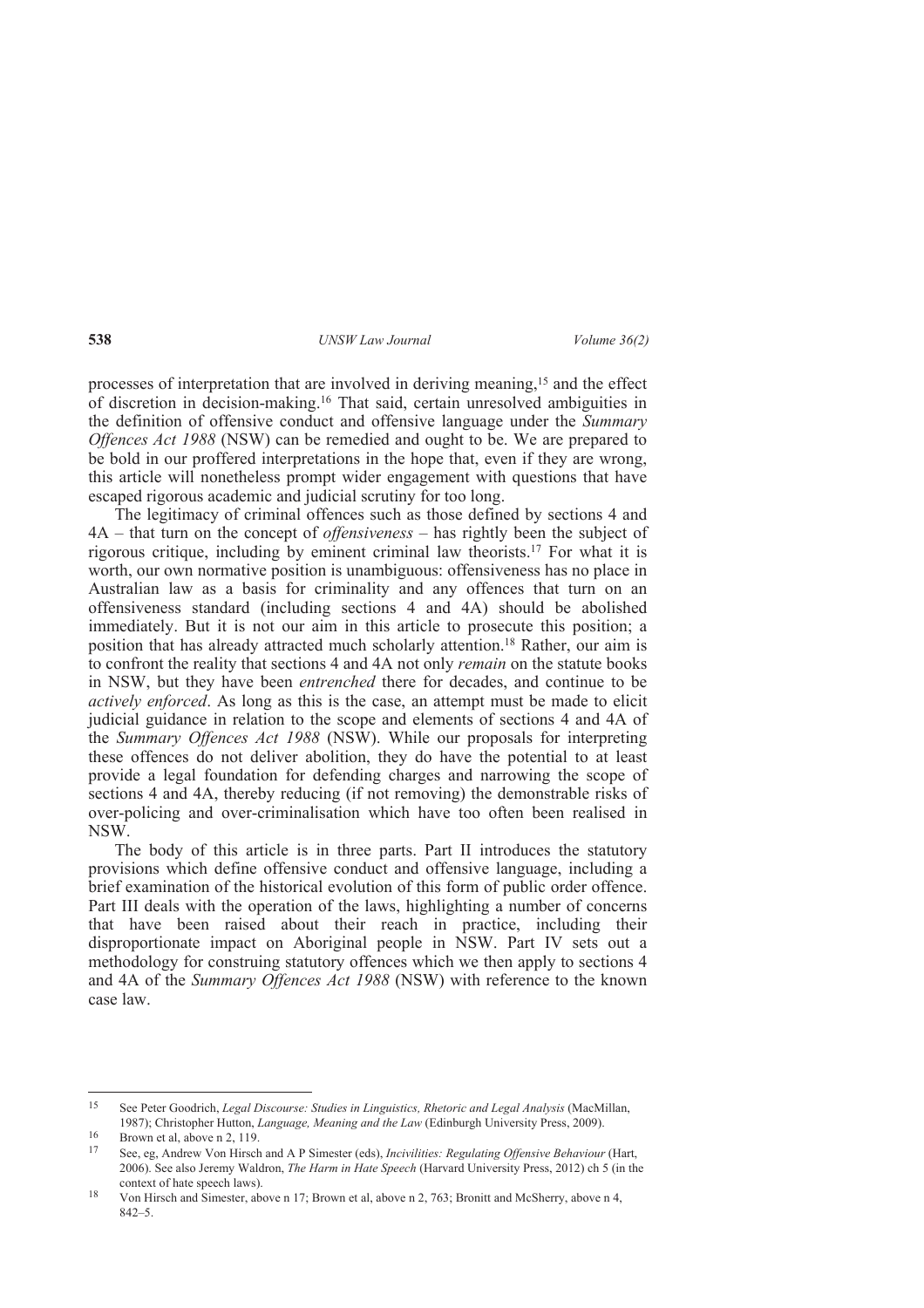# **II THE LEGISLATION**

The crimes of offensive conduct and offensive language are found in part 2 division 1 'Offensive behaviour', sections 4 and 4A respectively, of the *Summary Offences Act 1988* (NSW). The offences contained in this division cover a broad range of behaviour, including offensive conduct and language (sections 4 and 4A), obscene exposure (section 5), damaging fountains (section 7), damaging or desecrating protected places (section 8) and violent disorder (section 11A).

Sections 4 and 4A provide:

### **4 Offensive conduct**

- (1) A person must not conduct himself or herself in an offensive manner in or near, or within view or hearing from, a public place or a school. Maximum penalty: 6 penalty units or imprisonment for 3 months.
- (2) A person does not conduct himself or herself in an offensive manner as referred to in subsection (1) merely by using offensive language.
- (3) It is a sufficient defence to a prosecution for an offence under this section if the defendant satisfies the court that the defendant had a reasonable excuse for conducting himself or herself in the manner alleged in the information for the offence.

#### **4A Offensive language**

- (1) A person must not use offensive language in or near, or within hearing from, a public place or a school. Maximum penalty: 6 penalty units.
- (2) It is a sufficient defence to a prosecution for an offence under this section if the defendant satisfies the court that the defendant had a reasonable excuse for conducting himself or herself in the manner alleged in the information for the offence.
- (3) Instead of imposing a fine on a person, the court:
	- (a) may make an order under section 8 (1) of the *Crimes (Sentencing Procedure) Act 1999* directing the person to perform community service work, or
	- (b) may make an order under section 5 (1) of the *Children (Community Service Orders) Act 1987* requiring the person to perform community service work, as the case requires.
- (6) However, the maximum number of hours of community service work that a person may be required to perform under an order in respect of an offence under this section is 100 hours.

These statutory formulations of offensive conduct and language are the latest iterations of offences which date back, in Australia, to the mid-19<sup>th</sup> century. A full historical account is beyond the scope of this paper,<sup>19</sup> but it is worth noting that the common law and early legislation did not criminalise offensiveness per se but included a public disorder or 'breach of the peace'

<sup>19</sup> <sup>19</sup> See generally Brown et al, above n 2, 749–52. See also Lennan, 'The Development of Language Laws in Nineteenth-Century New South Wales', above n 13.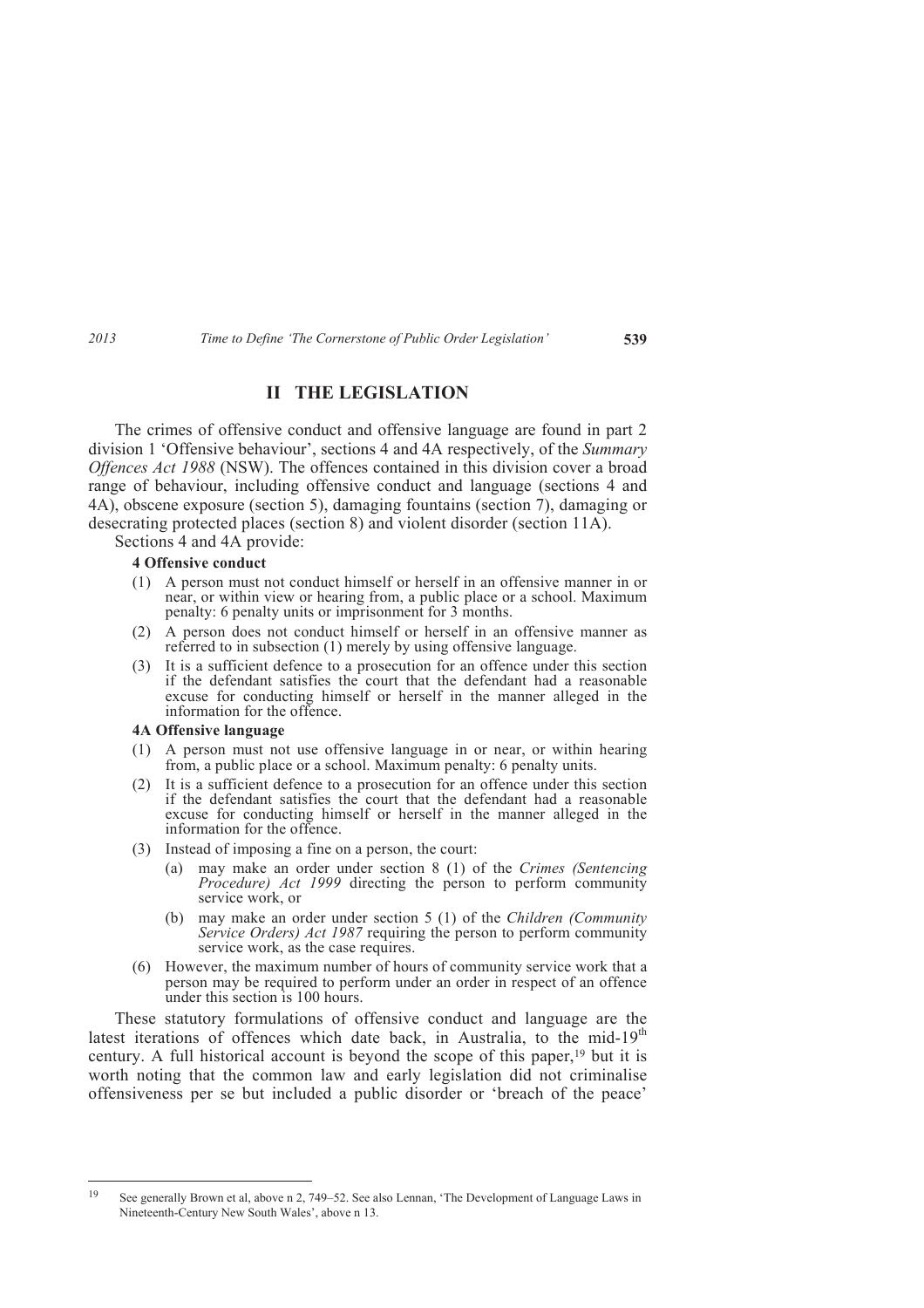component. That is, they required proof that the conduct was intended, or reasonably likely to 'provoke unlawful physical retaliation'.<sup>20</sup>

Section 6 of the *Vagrancy Acts 1851* (NSW) is illustrative:

And be it enacted That any person who shall use any threatening abusive or insulting words or behaviour in any public street thoroughfare or place with intent to provoke a breach of the peace or whereby a breach of the peace may be occasioned shall forfeit and pay on conviction in a summary way by any Justice of the Peace any sum not exceeding five pounds and in default of immediate payment shall be committed to the common gaol or house of correction for any period not exceeding three calendar months.

By 1908, the 'intent to provoke a breach of the peace' element had been removed and the word 'offensive' was added to 'the string of adjectives used to describe prohibited behaviour.'21 In our view, this omission substantially changed both the nature of the offence and its justification. Specifically, it blurred the edges of the criminal law's reach and expanded the opportunity for the police, and the courts, to regulate conduct that had previously been regarded as beyond the legitimate limits of the state's authority to intervene and punish; that is, conduct which does not cause harm or carry the risk of harm.22 It is one of the reasons that offensive conduct and language laws, in their current formulation, have attracted criticism for being overly broad.

### **A A Constitutional Question?**

The permissibility, and constitutional validity, of broadly drawn public order offences that do not contain a 'breach of the peace' element were considered by the High Court in *Coleman v Power*.<sup>23</sup> Prior to the repeal of the statute in 2005,<sup>24</sup> section 7(1)(d) of the *Vagrants, Gaming and Other Offences Act 1931* (Qld) created an offence similar to section 4A of the *Summary Offences Act 1988*  (NSW): using '*insulting* words to any person' (emphasis added) in a public place. Like the offences defined by sections 4 and 4A in NSW, Queensland's insulting words offence had once contained a breach of the peace component, but it was removed in 1931.<sup>25</sup>

A majority of the High Court found that the breadth of the offence defined by section 7(1)(d) was constitutionally unacceptable. Justice McHugh ruled that section  $7(1)(d)$  was invalid by virtue of inconsistency with the implied freedom of political communication which, since 1997, the High Court has held to be implicit in the *Australian Constitution*. <sup>26</sup> Justices Gummow, Hayne and Kirby

<sup>20</sup> <sup>20</sup> To use the phrase preferred by Gummow and Hayne JJ in *Coleman v Power* (2004) 220 CLR 1, 77 [193]. This case is discussed further below.

<sup>&</sup>lt;sup>21</sup> Brown et al, above n 2, 752.<br><sup>22</sup> On harm as a justification for

<sup>22</sup> On harm as a justification for criminalisation, see ibid 76.

 $^{23}$  (2004) 220 CLR 1.

<sup>24</sup> Replaced by a 'public nuisance' offence, now found in s 6 of the *Summary Offences Act 2005* (Qld).

<sup>25</sup> *Vagrants, Gaming and Other Offences Act 1931* (Qld). See also *Coleman v Power* (2004) 220 CLR 1, 21 [3] (Gleeson CJ).

<sup>26</sup> *Coleman v Power* (2004) 220 CLR 1, 33 [36] (McHugh J). See *Lange v Australian Broadcasting Corporation* (1997) 189 CLR 520 ('*Lange*').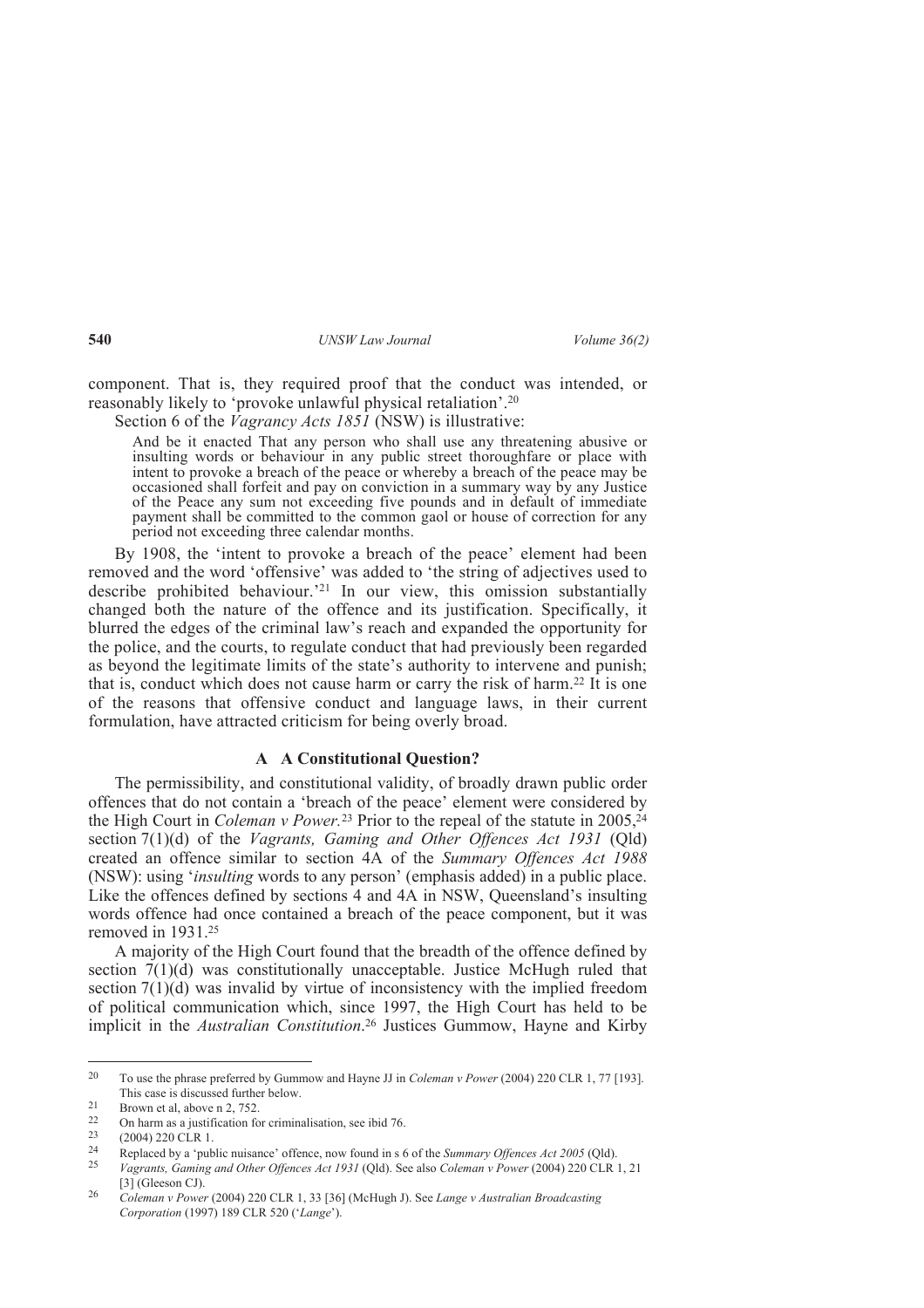'saved' the provision from invalidity by narrowly construing the scope of the offence so that it only covered conduct where the words used were 'either … intended to provoke unlawful physical retaliation, or they are reasonably likely to provoke unlawful physical retaliation from either the person to whom they are directed or some other who hears the words uttered<sup> $27$ </sup> – that is, by reading in a 'breach of the peace' element. This conclusion was supported by both the specific constitutional principles established in *Lange*, as well as broader free speech considerations. Justices Gummow and Hayne observed:

[Section] 7(1)(d) creates a criminal offence. The offence which it creates restricts freedom of speech. That freedom is not, and never has been, absolute. But in confining the limits of the freedom, a legislature must mark the boundary it sets with clarity. Fundamental common law rights are not to be eroded or curtailed save by clear words<sup>28</sup>

In *Coleman v Power* none of the High Court judges considered the implications of their analysis for the offensive conduct and offensive language laws which continue to operate in other Australian states and territories. Future scrutiny is likely, however, particularly given that, as Gleeson CJ noted, some such offences (and this list includes sections 4 and 4A in NSW) do not have a 'breach of the peace' element.<sup>29</sup>

The matter has not yet been addressed by the courts in NSW, but has been considered on one occasion by the Supreme Court of Victoria. In *Ferguson v Walkley*<sup>30</sup> Harper J considered the implications of *Coleman v Power* for the offence of using insulting words in a public place contrary to section  $17(1)(c)$  of the *Summary Offences Act 1966* (Vic). On an appeal against conviction by Norman Ferguson, an Aboriginal man, Harper J dismissed the suggestion that the High Court's decision in *Coleman v Power* required him to conclude that criminal punishment for offensive or insulting words must be limited to

 $\overline{a}$ 

<sup>27</sup> *Coleman v Power* (2004) 220 CLR 1, 74 [183] (Gummow and Hayne JJ). See also at 98–9 (Kirby J).

Ibid 75 [185]. Tamara Walsh has suggested that the High Court's decision had little immediate effect on the way in which the police were responding to 'offensive' behaviour, notwithstanding the intent evident in several of the judgments to 'rein in' the scope of offensiveness-based crimes, specifically, the offence of 'public nuisance' now found in s 6 of the *Summary Offences Act 2005* (Qld). See Tamara Walsh, 'The Impact of *Coleman v Power* on the Policing, Defence and Sentencing of Public Nuisance Cases in Queensland' (2006) 30 *Melbourne University Law Review* 191.

<sup>29</sup> *Coleman v Power* (2004) 220 CLR 1, 23 [8] (Gleeson CJ). Roger Douglas has suggested that the High Court's decision might prompt further constitutional challenges:

The decision may also have implications for other, overlapping, public order offences. Insofar as they apply to political discourse, abusive language laws would also seem to be bad except insofar as the abuse is calculated to produce a breach of the peace. There is no obvious reason why, by analogy with *Coleman v Power* they should not be so read down. Offensive language laws would fall foul of the constitutional freedom insofar as they enabled people to be prosecuted for offensive non-verbal political communications. Sooner or later, anti-censorship campaigners will challenge the constitutionality of indecent language/behaviour laws: Roger Douglas, 'The Constitutional Freedom to Insult: The Insignificance of *Coleman v Power*' (2005) 16 *Public Law Review* 23, 27. See also Dennis, above n 13, 6. For further commentary on *Coleman v Power*, see Elisa Arcioni,

<sup>&#</sup>x27;Developments in Free Speech Law in Australia: *Coleman* and *Mulholland*' (2005) 33 *Federal Law Review* 333.

<sup>30</sup> (2008) 17 VR 647.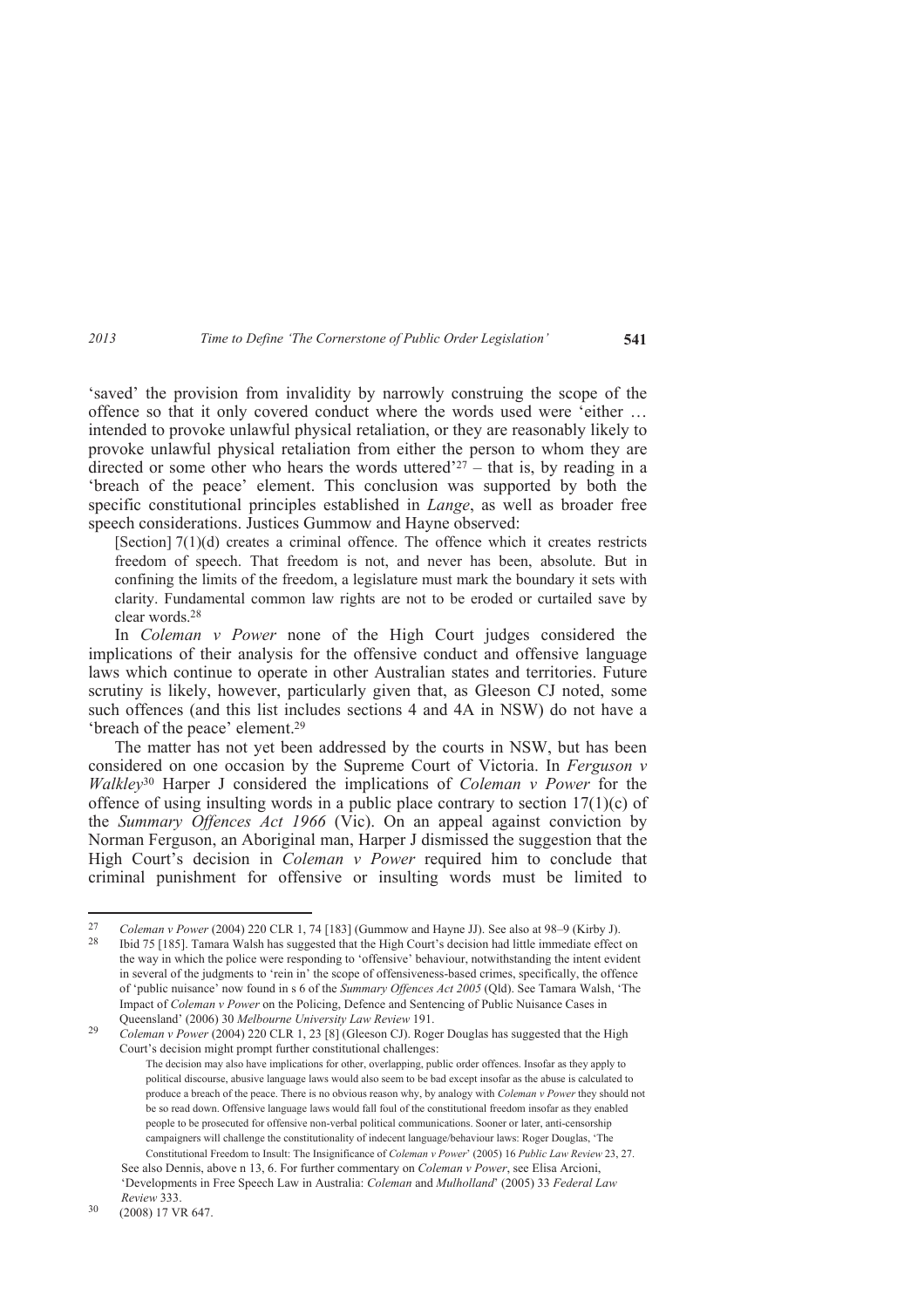situations where the words are intended or reasonably likely to provoke unlawful retaliation. He preferred the approach of Gleeson CJ in *Coleman v Power* – one of the minority justices who did not strike down or read down section  $7(1)(d)$  – who held that the offence could be made out where the insulting words were 'intended or likely to provoke a forceful response' *or* where 'the use of the language, in the place where it is spoken, to a person of that kind, is contrary to contemporary standards of public good order.'<sup>31</sup>

By contrast, in New Zealand, the courts have interpreted the comparable offence as requiring a breach of the peace element. In *Morse v The Police* the Supreme Court of New Zealand, influenced by the protection of freedom of expression in section 14 of the *Bill of Rights Act 1990* (NZ), held that the offence of behaving 'in an offensive or disorderly manner … in or within view of any public place' under section 4(1)(a) of the *Summary Offences Act 1981* (NZ) requires proof of a *disruption of public order* (and not mere offensiveness).<sup>32</sup>

## **III OPERATION OF THE LAWS**

The manner and frequency with which offensive conduct and offensive language offences have been enforced in NSW, add further weight to the case for clarification of their elements. By any measure, sections 4 and 4A of the *Summary Offences Act 1988* (NSW) are 'high volume' criminal offences. A large proportion of the public order charges which are heard in the Local Court each year relate to offensive conduct or offensive language. In 2012, more than 14 000 'public order offence' charges were finalised in the NSW Local Court and almost 40 per cent of these were charges of offensive language (1830) or offensive behaviour (3782).<sup>33</sup>

Opportunities for both scrutiny of the circumstances in which charges are laid and close examination of the legal elements of the offences have been rare given that offensive conduct and language charges, as with most summary offences, attract high rates of guilty pleas.34 The relative 'invisibility' of these offences from judicial consideration, has been exacerbated more recently by the introduction of the CIN scheme. Since 2007, NSW Police have had the option of

 $\frac{1}{31}$  *Coleman v Power* (2004) 220 CLR 1, 26 [14] (Gleeson CJ). The constitutional validity of other laws creating offences broadly relating to offensive conduct have also been questioned recently, based on the implied freedom of political communication. In *Monis v The Queen* (2013) 295 ALR 259 the High Court split 3:3 on the question of the validity of the offence under s 471.12 of the *Criminal Code 1995* (Cth) of using a postal service in a way that is, amongst others things, offensive. The result of the deadlock was that decision under appeal – a decision of the New South Wales Court of Appeal upholding the legislation – was affirmed. In *A-G (SA) v Corporation of the City of Adelaide* (2013) 295 ALR 197 the High Court overturned the Full Court of the Supreme Court of South Australia's finding of invalidity in relation to a City of Adelaide by-law that prohibited touting for business, or conducting any survey or opinion poll on a road in a way that 'preach[es], canvass[es], harangue[s]'.

<sup>32</sup> *Morse v The Police* [2011] NZSC 45.

<sup>&</sup>lt;sup>33</sup> NSW Bureau of Crime Statistics and Research, above n 9, 21.<br><sup>34</sup> Rrown et al. above n 2, 198. See Aboriginal Justice Advisory

Brown et al, above n 2, 198. See Aboriginal Justice Advisory Council, above n 13.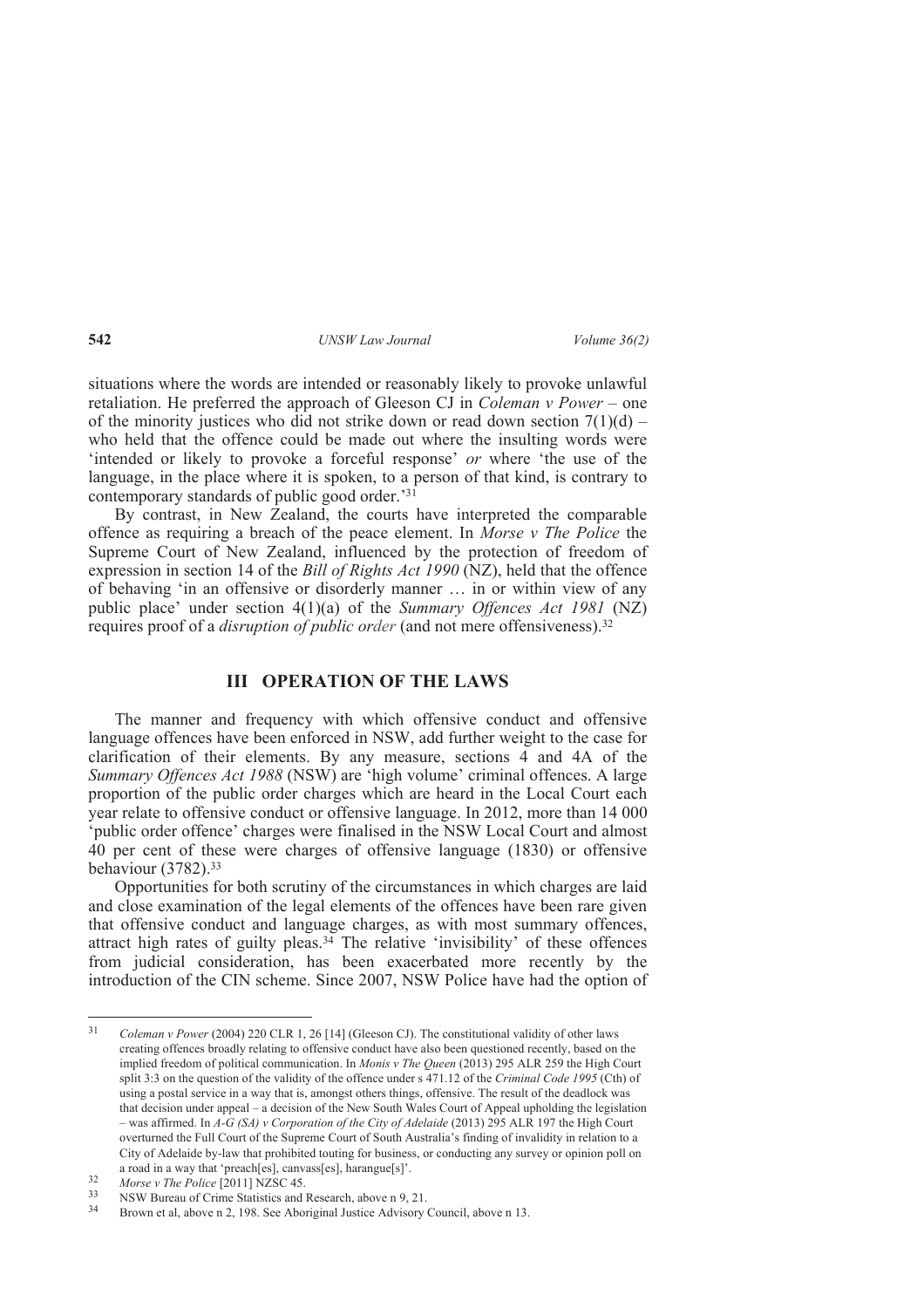proceeding in relation to alleged breaches of sections 4 and 4A of the *Summary Offences Act 1988* (NSW) by way of issuing a CIN (which is a penalty notice or 'on the spot' fine).<sup>35</sup>

In 2008, the first full year of operation of the statewide availability of CINs, 4078 CINs were issued for offensive conduct and 2023 CINs were issued for offensive language36 and, as will be discussed below, with no equivalent reduction in court attendances for these offences. In a review of the first nine months of operation of the statewide CIN scheme, the NSW Ombudsman found that 70 per cent of the CINs issued during the review period (November 2007 to July 2008), were for offensive conduct or offensive language.37 These figures clearly speak volumes and the concerns raised by the Ombudsman in relation to the use of CINs for these offences will be addressed below.38 The latest available data suggest that the high volume use of CINs has continued: 4760 persons were issued with a CIN in relation to section 4 and 2048 persons were issued with a CIN in relation to section 4A in 2012.<sup>39</sup>

### **A Impact on Aboriginal People and Communities**<sup>40</sup>

In addition to the frequency with which section 4 and 4A charges are laid, and CINs issued, it is not possible to discuss the operation of these offences without addressing the disproportionate impact of offensive conduct and offensive language laws on Aboriginal people. The evidence is overwhelming and disturbing. In its 1982 *Study of Street Offences by Aborigines*, the Anti-Discrimination Board of NSW found evidence of over-representation of Aboriginal people, particularly in rural, regional and remote parts of the state. Based on an examination of court appearances in 10 NSW towns with high Aboriginal populations (including a 1978 sample and a 1980 sample) the Board found that 'Aborigines charged with minor offences in public places greatly outnumber non-Aborigines.'41 Using unseemly words – the equivalent of what is today section 4A of the *Summary Offences Act 1988* (NSW) – was the most common type of offence (56 per cent in 1978 and 61 per cent in 1980).<sup>42</sup> The Board noted that '[t]he words "fuck" and "cunt", used singly or together, accounted for 94 per cent of the charges of using unseemly words in 1980. The

 $\overline{a}$ 

<sup>35</sup> *Criminal Procedure Act 1986* (NSW) s 333; *Criminal Procedure Regulation 2010* (NSW) sch 3. The penalty amount is \$200 for offensive conduct and \$150 for offensive language.

<sup>36</sup> NSW Ombudsman, 'Review of the Impact of Criminal Infringement Notices on Aboriginal Communities' (Report, NSW Ombudsman, August 2009) 42–3.

 $\frac{37}{38}$  Ibid 52.

 $38$  See also Methven, above n 13.<br> $39$  Unusual Mars Saxth Walas

Unpublished New South Wales recorded crime statistics for 2012 provided by the NSW Bureau of Crime Statistics and Research (on file with the authors).

<sup>40</sup> This section draws on material written by McNamara for Brown et al, above n 2, 754–5.<br>41 April Discrimination Board of Naw South Wales, above n 5, iv

<sup>41</sup> Anti-Discrimination Board of New South Wales, above n 5, iv.<br>42 Hotel  $\alpha$ 

<sup>42</sup> Ibid 48–9.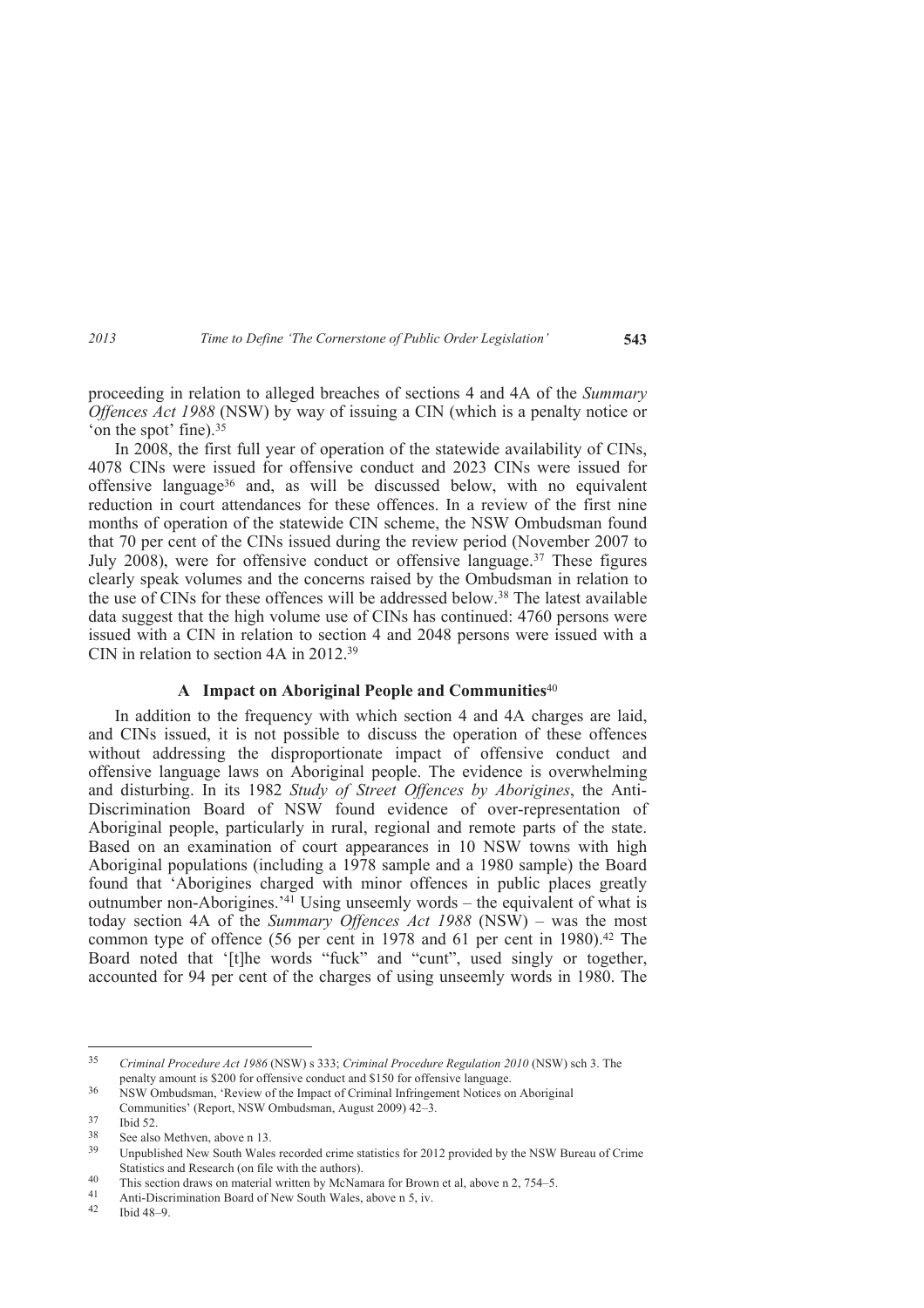target or victim of this verbal abuse was most frequently a member of the police force. … Liquor was a factor in about two thirds of cases.'<sup>43</sup>

A similar picture of over-representation of Aboriginal people emerged from a 1990s study of offensive language and offensive behaviour charges conducted by the NSW Bureau of Crime Statistics and Research ('BOCSAR'). Robert Jochelson found that the four local government areas in NSW with the highest percentages of Aborigines in their populations (Brewarrina (42 per cent), Walgett (18 per cent), Bourke (23 per cent) and Central Darling (25 per cent)), had the highest rates of Local Court appearances for offensive language.<sup>44</sup> Narratives taken from police reports on arrests for offensive language and offensive behaviour revealed that

the principal distinguishing feature of the majority of incidents of offensive behaviour and offensive language is excessive alcohol consumption and/or interpersonal conflict of some kind. In the high Aboriginal country area this conflict often involves seemingly ritual confrontations between police and Aboriginal people over swearing in public places or at police themselves. Sometimes the person reported for offensive behaviour and/or offensive language seems to have taken the initiative in provoking the confrontation. Sometimes the confrontation occurs when police question or attempt to detain an Aboriginal person in relation to matters unrelated to offensive behaviour or, alternatively, when police attend an altercation or dispute among Aboriginal people or between non-Aboriginal and Aboriginal people. In circumstances where police are called to an incident, charges of offensive behaviour and/or offensive language appear most likely to ensue when police find themselves unable to calm a situation or when they themselves become the subject of abuse.<sup>45</sup>

These patterns of overrepresentation of Aboriginal people particularly in country areas and charges being laid largely in relation to confrontations with police continued through the 1990s and 2000s despite the Royal Commission into Aboriginal Deaths in Custody ('RCIADIC') recommending that '[t]he use of offensive language in circumstances of interventions initiated by police should not normally be occasion for arrest and charge.'46 BOCSAR data from the 2000s on the distribution of offensive behaviour and offensive language charges across NSW suggests a continuation of the patterns described above.47 Recent reports by the NSW Ombudsman and the NSW Law Reform Commission (discussed below) provide further evidence in support of this assessment.

At first glance, the increased use of CINs during the last decade, as an alternative to arrest or other modes of initiation for selected offences, including minor public order offences, might be seen as consistent with the underlying objectives of the RCIADIC's recommendations. In fact, the statewide availability

 $43$  $\begin{array}{cc} 43 & \text{Ibid v.} \\ 44 & \text{Iochel} \end{array}$ 

 $\frac{44}{45}$  Jochelson, above n 13, 9.

 $\frac{45}{46}$  Ibid 15.

<sup>46</sup> Commonwealth, Royal Commission into Aboriginal Deaths in Custody, *National Report* (1991) vol 3, 29, Recommendation 86(a).

<sup>47</sup> See Brown et al, above n 2, 753–5. See also New South Wales Law Reform Commission, *Penalty Notices*, Report No 132 (2012) 301–2; Aboriginal Justice Advisory Council, above n 13; NSW Bureau of Crime Statistics and Research, above n 13; Lennan, 'The "Janus Faces" of Offensive Language Laws, 1970–2005', above n 12; Leaver, above n 13.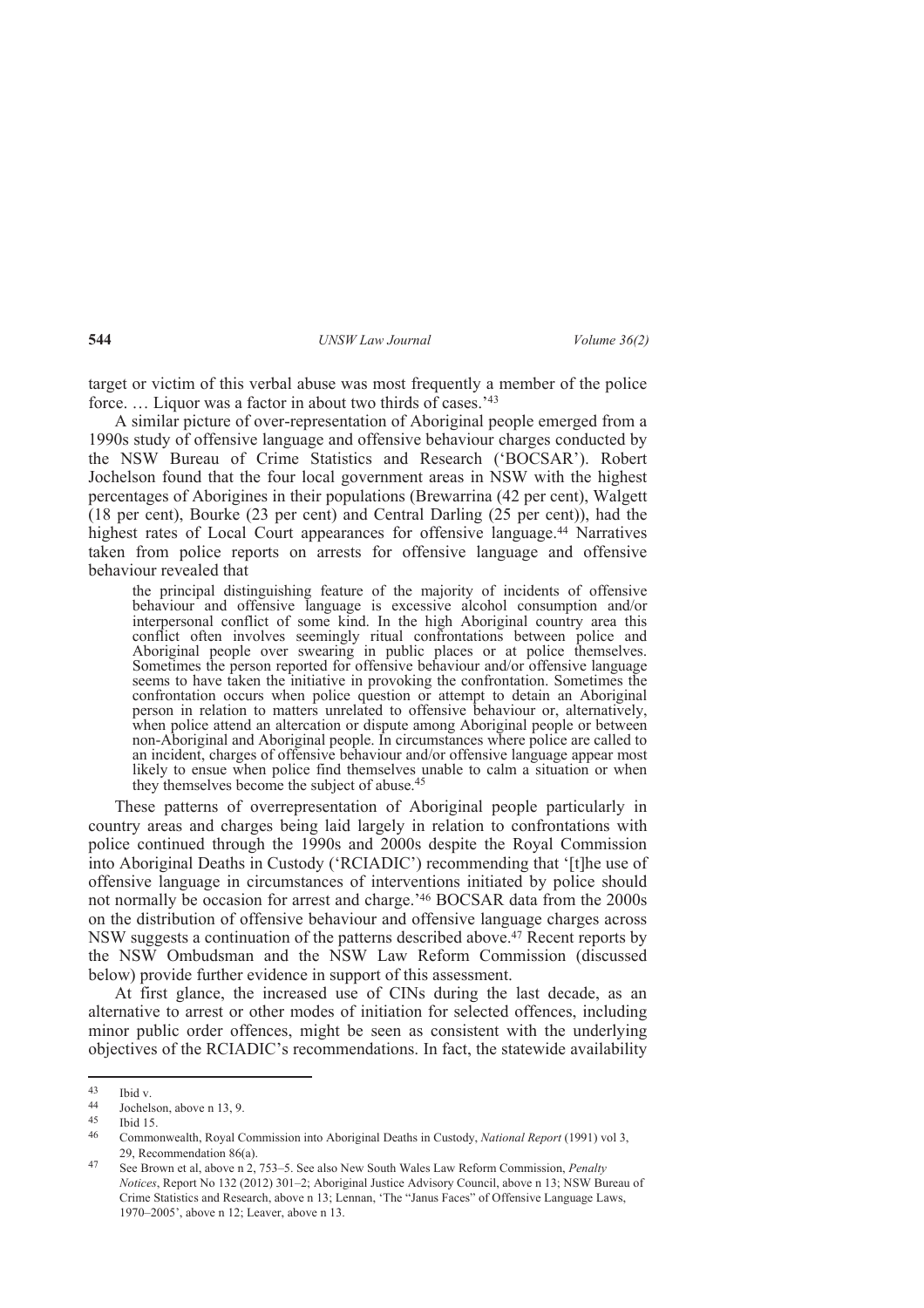of CINs since 2007 has *heightened* concerns about the disproportionate impact of offensive conduct and offensive language laws on Aboriginal people. A 2009 report completed by the NSW Ombudsman concluded that 83 per cent of the CINs issued to Aboriginal persons were for offensive conduct or language.48 The Ombudsman addressed concerns that the availability of CINs for public order offences like offensive conduct and offensive language might be having a netwidening effect:

With half of all adult offensive conduct and offensive language incidents detected in NSW now resulting in CINs, there can be no doubt that the scheme is having a major impact on how police deal with these offences. Overall legal actions in relation to these two offences are increasing, and Aboriginal people remain significantly overrepresented in relation to both.

The initial state-wide data indicates that CINs are contributing to a significant net increase in legal action taken on offensive language and offensive conduct incidents. That is, some offenders are being diverted from court, but the early data indicates that the decreases in court appearances are being eclipsed by the very high numbers of minor offenders now being fined for those offences.<sup>49</sup>

The problem of inadequate scrutiny of the circumstances in which CINs are issued to Aboriginal people for offensive conduct and offensive language is heightened by the Ombudsman's finding that 'Aboriginal people are less likely to request a review or elect to have the matter heard at court',<sup>50</sup> in a context where overall rates of review request and court election are already very low.<sup>51</sup>

In its recent report on penalty notices,<sup>52</sup> the NSW Law Reform Commission raised similar concerns about the net-widening effect after finding that since the statewide introduction of CINs in 2007 there has been a 23 per cent increase in 'contacts'53 for offensive language.<sup>54</sup>

In its submission to the NSW Ombudsman, the Law Society of NSW suggested that 'much of the language on which charges or CINs are based is not offensive at law.'55 The Ombudsman found support for this claim, stating that '[a]lmost two-thirds of the offensive language CINs that we audited for the report were issued for language or were in circumstances where the recipient may have had a sufficient defence if the matter was heard at court.<sup>356</sup>

<sup>48</sup>  $\frac{48}{49}$  NSW Ombudsman, above n 36, 56.

 $^{49}$  Ibid 71.

 $50$  Ibid Foreword.<br> $51$  Ibid 115

 $\frac{51}{52}$  Ibid 115.

<sup>52</sup> New South Wales Law Reform Commission, above n 47. In its 2012 report on penalty notices, the New South Wales Law Reform Commission recommended that '[r]eview by a senior police officer of Criminal Infringement Notices issued for offensive language and offensive conduct should be mandatory and should not depend on application': at 306.

<sup>53</sup> Ibid 294. This includes Court Attendance Notices ('CANs'), Youth Conferences, *Young Offenders Act* cautions and warnings, Infringement Notices and CINs: at 294 n 50.

 $rac{54}{55}$  Ibid.

 $^{55}$  NSW Ombudsman, above n 36, 62.

Ibid 9.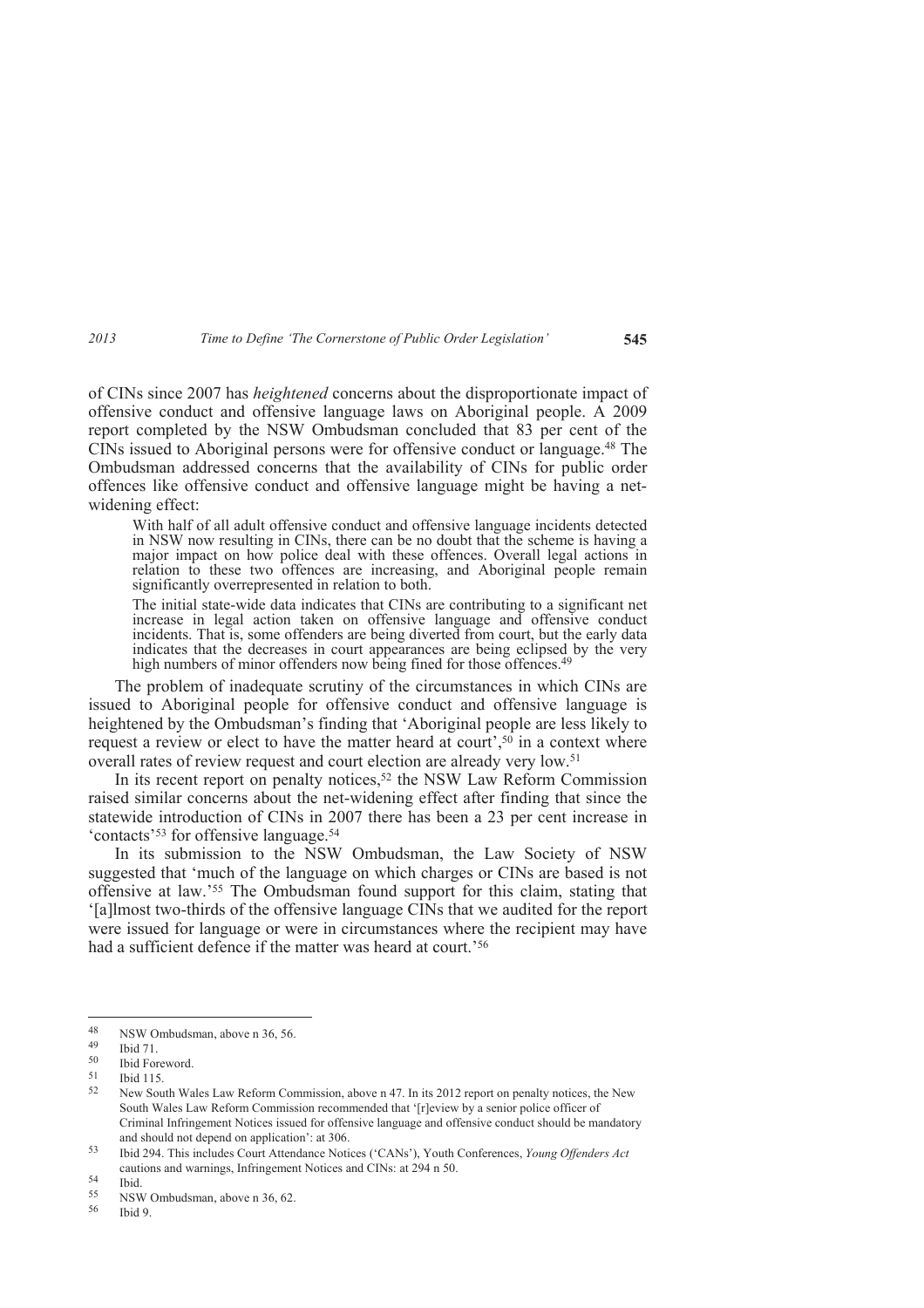#### The NSW Law Reform Commission echoed this finding:

In consultations for this inquiry we were told by lawyers representing clients issued with CINs and penalty notices for offensive language that they often tried to persuade clients to court-elect but that they were unwilling to do so and paid to personal exercise to be the offence was not made out.<sup>57</sup>

The Commission questioned whether it was appropriate to allow enforcement by penalty notice in the case of 'offences that require judgment in relation to matters involving community standards, such as "offensiveness"';58 investigated whether offensive conduct and offensive language should be removed from the CINs scheme;59 and gave serious consideration to recommending the abolition of offensive language.60 Ultimately, the Commission stopped short of this final consideration, recommending instead that 'the offence of offensive language in the *Summary Offences Act* … should be further investigated as a matter of urgency' and that '[t]he offence of offensive conduct … be similarly considered.'<sup>61</sup>

So long as sections 4 and 4A remain on the statute books, the evidence gathered by both the NSW Ombudsman (2009) and the NSW Reform Commission (2012) in relation to the operation of these provisions reinforces our conviction that an attempt must be made to elicit judicial guidance in relation to the scope and elements of sections 4 and 4A of the *Summary Offences Act 1988*  (NSW). It is true that 'these offences are rarely challenged in court', $62$  but this fact cannot be taken as a justification for accepting the status quo. While it may currently be the case that 'little binding precedent is available', $63$  this gap should be remedied. Indeed, the fact that the enforcement of offensive conduct and offensive language laws is frequently 'hidden' from arm's length scrutiny (ie beyond the police) makes it especially important that clarification be provided.

In this regard, the Ombudsman noted in its 2009 report that it had previously recommended 'in a 2005 report on an earlier CINs trial',<sup>64</sup> that the NSW Police should provide 'clear guidance … on what does and does not constitute offensive language and conduct' so that officers can determine whether a CIN is 'the appropriate intervention'.65 The Ombudsman described the Police Force's response to this recommendation:

In response to Recommendation 5, the NSW Police Force initially undertook to issue a Law Note providing guidance on existing case law regarding whether the language used is offensive, but noting that any decision on 'whether to lay a charge, issue a CAN, issue a CIN or issue a caution is a matter for the exercise of

 $\overline{a}$ 

<sup>57</sup> New South Wales Law Reform Commission, above n 47, 296.<br>58 Hotel 200

 $\frac{58}{59}$  Ibid 299.

 $\frac{59}{60}$  Ibid 307.

 $^{60}$  Ibid 308-11.

 $^{61}$  Ibid 311.

<sup>62</sup> Ibid 308, citing Crime and Misconduct Commission Queensland, 'Policing Public Order: A Review of the Public Nuisance Offence' (Report, Crime and Misconduct Commission Queensland, May 2008).

 $\begin{array}{cc}\n 63 \\
64\n \end{array}$  Ibid.

<sup>64</sup> NSW Ombudsman, 'On the Spot Justice? The Trial of Criminal Infringement Notices by NSW Police' (Report, NSW Ombudsman, April 2005) 76.

<sup>65</sup> NSW Ombudsman, above n 36, 63.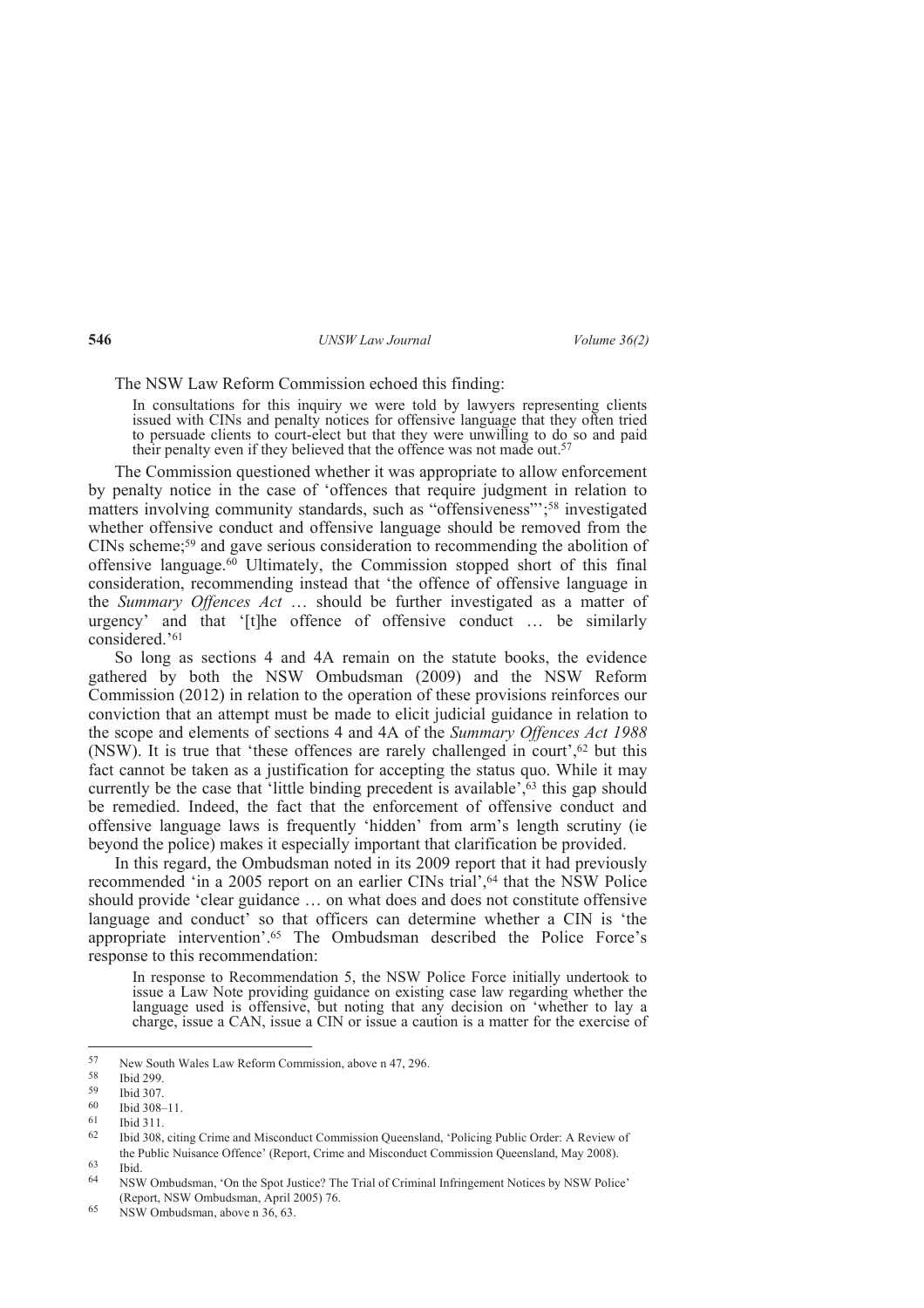discretion by the individual officer'. After further consideration, police subsequently advised that there was *insufficient recent and authoritative case law* in this area to support a Law Note that provided further clarification to frontline officers in this area, and instead included two case studies in materials used to train officers on the appropriate use of CINs.<sup>66</sup>

There is something deeply unsatisfactory about this explanation. Judicial guidance is long overdue, and, in the absence of adequate internal police force guidance to officers, critically important.

# **IV A SUGGESTED APPROACH TO SECTIONS 4 AND 4A**

This part of the article is in three sections. First, drawing on the High Court decision of *He Kaw Teh*, <sup>67</sup> and the judgment of Brennan J in particular, we set out a methodological approach for construing the elements for statutory offences generally. Following McBarnet,<sup>68</sup> we advocate this approach because, contrary to assumptions about the relative simplicity of 'lesser crimes', many statutory offences (typically dealt with in the Local Court) are legally very complicated. In particular, they raise questions about whether mens rea is required for a particular actus reus component or whether the element is strict or absolute. Many of these issues are rarely judicially considered whether in the Local Court – perhaps an unsurprising result given the 'ideology of triviality' that pervades the jurisdiction69 and with its high volume case load of summary offences (along with indictable offences triable summarily<sup>70</sup> $)$  – or at an appellate level. However, it is precisely because judicial consideration has been uncommon that we advocate for attention and clarification. The methodology we set out here provides precision in identifying the relevant actus reus (prohibited conduct or physical elements) and mens rea (fault or mental elements), if any. Secondly, we will apply this approach to sections 4 and 4A with reference to the known case law and, finally, provide a suggested approach as to how the elements should be construed.

### **A Methodology**

Despite the proliferation of statutory offences that do not necessarily conform to the classic actus reus and correlating mens rea formula, it is appropriate, and necessary in our view, to approach the construction of all criminal offences by asking: what constitutes the actus reus; and what, if any, is the correlating mens rea requirement? Relatively minor summary offences, like offensive conduct and offensive language, are no less deserving of rigorous technical analysis of their elements than serious indictable offences, like drug importation. Indeed, because

<sup>66</sup>  $^{66}$  Ibid (emphasis added).<br> $^{67}$  (1985) 157 CLR 523

<sup>67 (1985) 157</sup> CLR 523.<br>68 McBarnet above n 6

<sup>68</sup> McBarnet, above n 6, 147–50.<br>69 Ibid 143

Ibid 143.

<sup>70</sup> *Criminal Procedure Act 1986* (NSW) sch 1.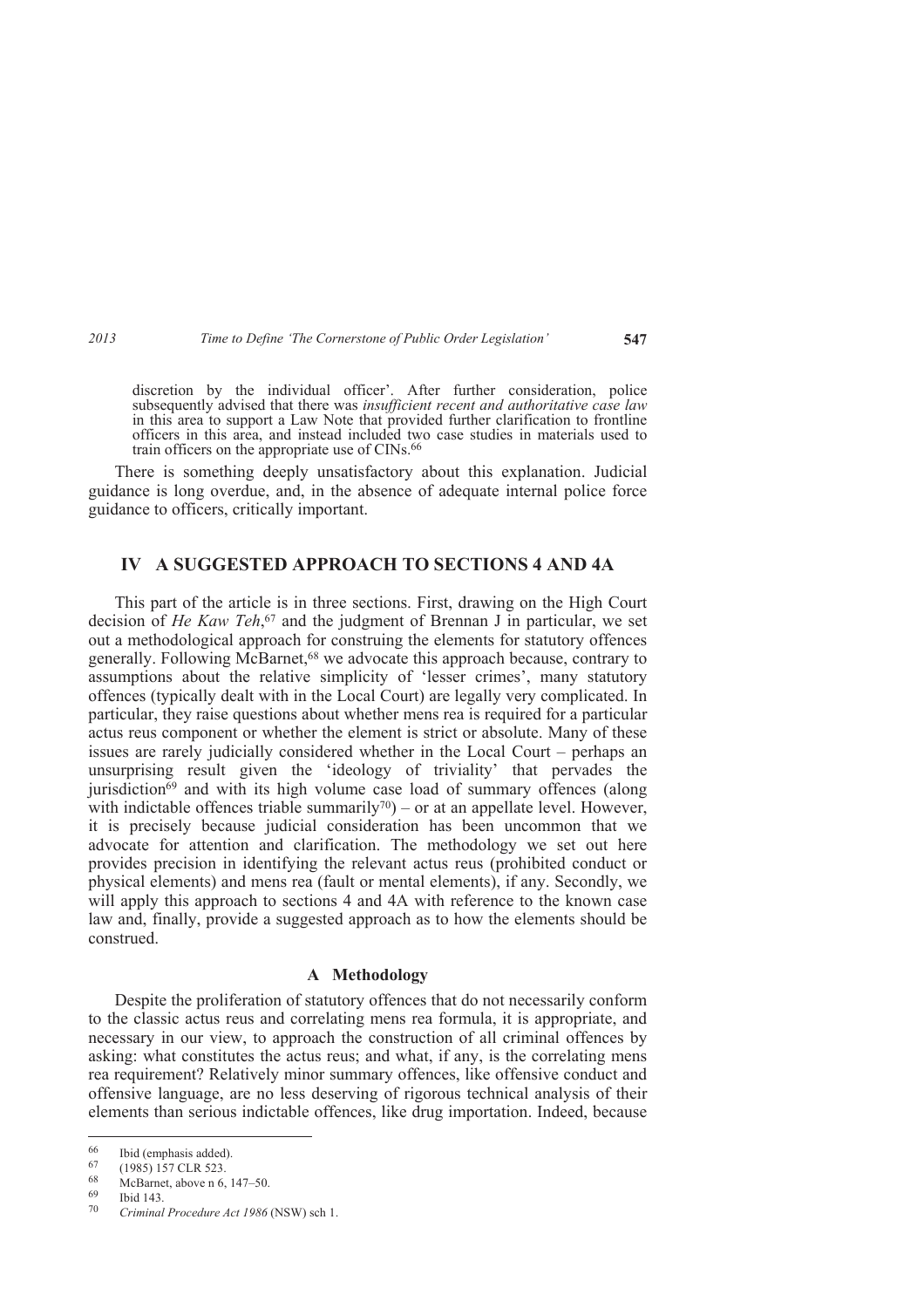of the paucity of case law construing such offences the need for such analysis may be even greater.

### *1 Actus Reus*

Following *He Kaw Teh*, the actus reus of an offence may be broken down into:

- the act or conduct (act, series of acts or omissions or a combination, or a state of affairs);
- the circumstances (or context) in which the conduct is performed (or omission made); and
- the results or consequences of the conduct.

Not all offences will have a circumstance and/or consequence component but all will have an act or conduct aspect. According to Brennan J, '[t]hese elements – conduct, circumstances and results – are what Dixon CJ in *Vallance v The Queen* called "the external elements necessary to form the crime."<sup>771</sup>

In relation to circumstance components, Brennan J drew a further distinction, which we think is often overlooked, and which is central to our analysis of sections 4 and 4A. According to Brennan J a circumstance, as an element of an offence, may be either a circumstance that is an *integral* part of the act or a circumstance that *attends* the doing of an act.72 Justice Brennan gives the example of rape from the English case of *Director of Public Prosecutions v Morgan*. <sup>73</sup> In the speeches in the House of Lords, the external elements of the offence were treated as sexual intercourse (conduct/act) and non-consent (integral circumstance). These were said to be integral parts of the whole act.<sup>74</sup> Similarly, Brennan J found that the offence (as it then was) under consideration in *He Kaw Teh* – importing 'prohibited imports' contrary to section 233B(1) of the *Customs Act 1901* (Cth) – comprised an act (of importing) with an integral circumstance (narcotic goods).75 By contrast, the offence of assaulting a member of the police force in the due execution of his or her duty – the offence considered by the High Court in  $R \, v$  Reynhoudt – was found by the majority in that case as having an actus reus comprising an assault (act) of a police officer in execution of duty (attendant circumstance).<sup>76</sup>

As we will discuss below, the distinction between circumstances that are integral and those that are attendant will not always be an easy one to draw. However, the implications of how a circumstance component is characterised can

 $\frac{1}{71}$ *He Kaw Teh* (1985) 157 CLR 523, 565 (citations omitted).

 $^{72}$  Ibid 571, 575.<br>  $^{73}$  I10761 AC 182

<sup>[1976]</sup> AC 182.

<sup>74</sup> *He Kaw Teh* (1985) 157 CLR 523, 571–2.

 $^{75}$  Ibid 584.

<sup>76</sup> (1962) 107 CLR 381. It is noted, however, that Brennan J doubted whether this was correct and it is likely that since *He Kaw Teh*, if the High Court were to reconsider the issue, that proof of knowledge or recklessness would be required: *He Kaw Teh* (1985) 157 CLR 523, 574. See also Brown et al, above n 2, 675.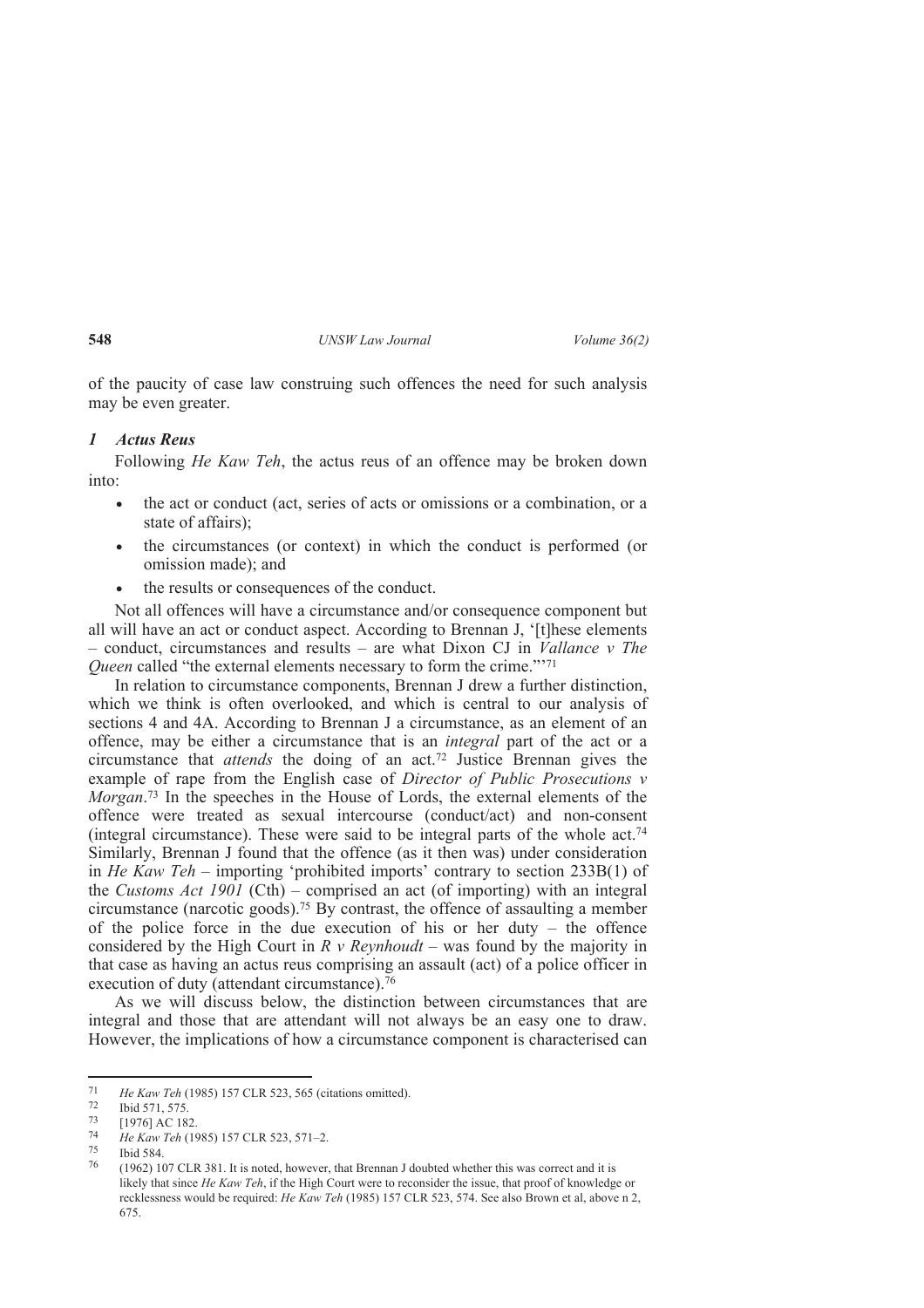be great. Most notably, Brennan J argues in *He Kaw Teh* that while an *integral*  circumstance may readily require the mental element of 'knowledge', an *attendant* circumstance may not.<sup>77</sup>

### *2 Mens Rea*

There is a presumption in the common law that all criminal offences require proof of mens rea in relation to each element of actus reus.78 That presumption may be displaced in certain circumstances, in which case a 'lesser' fault element may attach to a particular actus reus component or it may attract no fault element at all (ie absolute liability). Mens rea*,* of course, refers to 'guilty mind', however, as Brennan J said in *He Kaw Teh*:

It is one thing to say that mens rea is an element of an offence; it is another thing to say precisely what is the state of mind that is required. … The particular mental states that apply to the several external elements of an offence must be distinguished, not only as a matter of legal analysis, but in order to maintain tolerable harmony between the criminal law and human experience.<sup>7</sup>

Typically the relevant mens rea for the corresponding actus reus components are: intent for the act/conduct; knowledge or recklessness for a circumstance; and intent, recklessness or knowledge for the consequence component.<sup>80</sup>

### *3 Rebutting the Presumption*

The case of *He Kaw Teh* makes it clear that the presumption of mens rea may be rebutted where to do so would be more consonant with the purpose of the Act. The case establishes that three considerations in particular are to be taken into account: the words of the statute; the subject matter with which the statute deals; and the utility of imposing strict liability. $81$ 

## *(a) Words of the Statute*

The offence must be analysed to determine whether the legislature has either clearly expressed an intention that mens rea is required or there is a necessary implication that it is so required.<sup>82</sup> Where an offence contains words such as 'knowingly', 'dishonestly' or 'willfully' it will be difficult to displace the presumption of mens rea. The absence of such words, however, does not imply that the offence is one of strict or absolute liability. An analysis should be made not only of the relevant provision but also the context in which the offence is to be found.

-

<sup>77</sup> *He Kaw Teh* (1985) 157 CLR 523, 571.

<sup>78</sup> *Sherras v De Rutzen* [1895] 1 QB 918, 921 (Wright J); *He Kaw Teh* (1985) 157 CLR 523, 528 (Gibbs CJ), 565–6, 582 (Brennan J).

 $^{79}$  (1985) 157 CLR 523, 568.<br>80 Ibid 568 (Brennan I)

 $\frac{80}{81}$  Ibid 568 (Brennan J).

<sup>81</sup> Ibid 528–30 (Gibbs CJ), 566–8 (Brennan J).

Ibid 529 (Gibbs CJ), 566 (Brennan J).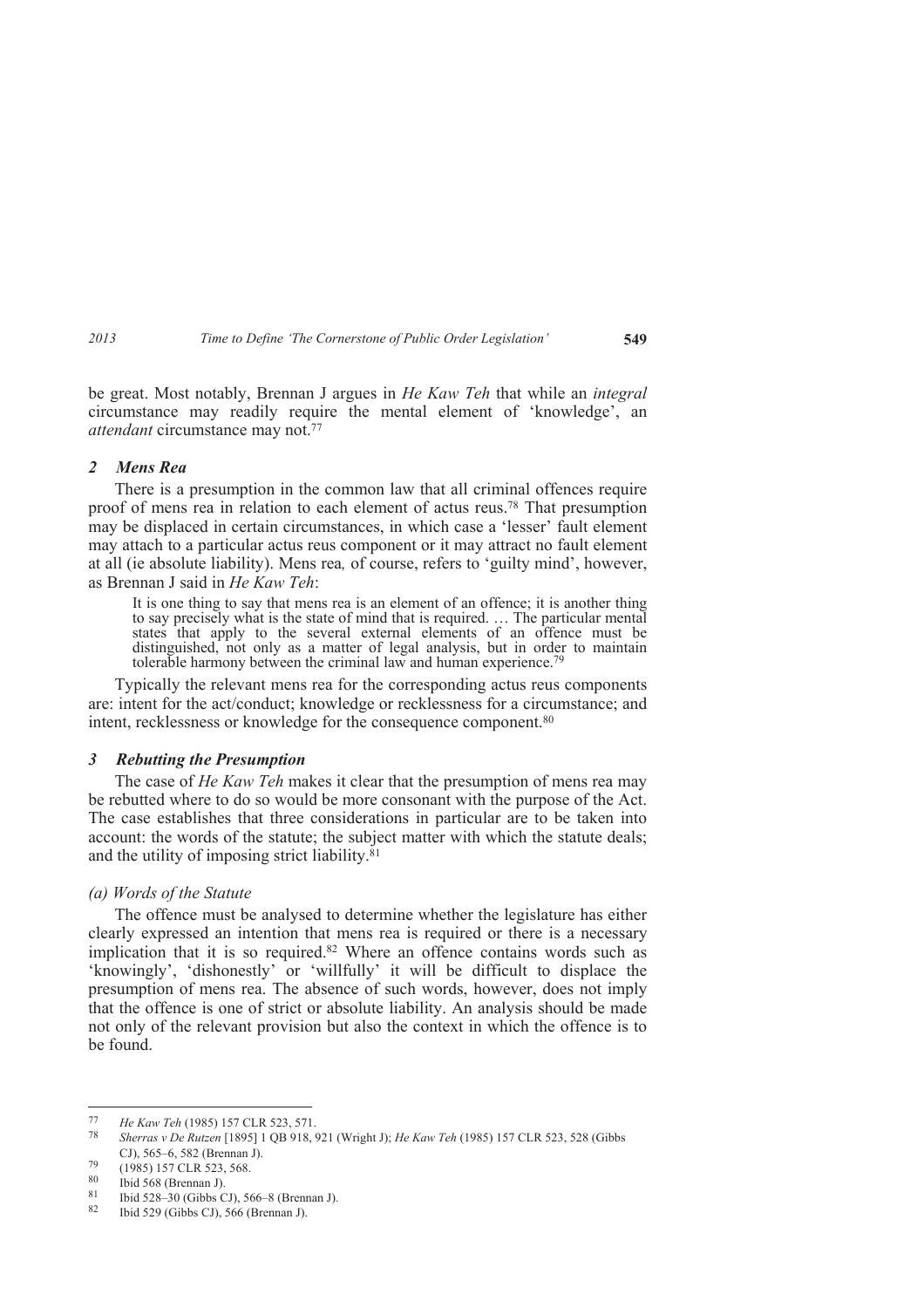### *(b) Subject Matter*

Where the offence may be said to be what Gibbs CJ and Brennan J referred to as 'truly criminal', as opposed to regulatory, it is more likely that mens rea is required.<sup>83</sup> This dichotomy is not unproblematic; it is vaguely drawn,<sup>84</sup> and there has been little subsequent judicial clarification. For present purposes it should not be too readily assumed that a relatively minor (or 'trivial') offence should necessarily be regarded as regulatory in nature, rather than 'truly criminal'. The fact that an offence is enforced via conventional criminal justice system agents and processes – including the involvement of police in apprehension, charge and prosecution – is a consideration that tends to militate against a 'merely regulatory' categorisation.<sup>85</sup>

Other subject matter indicia that may be relevant to the task of determining the applicable mens rea include the penalty for the offence and the moral or public obloquy that the person may suffer if convicted of the offence.<sup>86</sup> Generally, an offence that may result in a term of imprisonment – particularly a substantial one – is more likely to be an offence of mens rea as opposed to an offence punishable by a fine.

## *(c) Utility of Imposing Strict Liability*

The third consideration was described by Gibbs CJ in *He Kaw Teh* as an inquiry into whether putting the defendant under strict liability will assist in the enforcement of the regulations, indicating that there must be something that the accused can do in order to avoid the relevant unlawful conduct: '[c]learly, however, no good purpose would be served by punishing a person who had taken reasonable care and yet had unknowingly been an innocent agent to import narcotics.'<sup>87</sup>

In relation to this third consideration, Brennan J stated:

However grave the mischief at which a statute is aimed may be, the presumption is that the statute does not impose criminal liability without mens rea unless the purpose of the statute is not merely to deter a person from engaging in prohibited conduct but to compel him to take preventive measures to avoid the possibility that, without deliberate conduct on his part, the external elements of the offence might occur. A statute is not so construed unless effective precautions can be taken to avoid the possibility of the occurrence of the external elements of the offence. … The requirement of mens rea is at once a reflection of the purpose of the statute and *a humane protection for persons who unwittingly engage in prohibited conduct*. 88

 $83$  $^{83}$  Ibid 530 (Gibbs CJ), 566–7 (Brennan J).

Richard Hyde has observed that the concept of 'regulatory crime', used in contradistinction to 'truly criminal' offences, is 'a notoriously elusive and difficult concept': Richard Hyde, 'What is "Regulatory Crime"? – An Examination of Academic, Judicial and Legislative Concepts' (2012) 4 *Web Journal of Current Legal Issues* <http://webjcli.ncl.ac.uk/2012/issue4/hyde4.html>.

<sup>85</sup> In these terms, the offences defined by ss 4 and 4A of the *Summary Offences Act 1988* (NSW) may be distinguished from an offence such as selling unsafe food under s 14 of the *Food Act 2003* (NSW), which is part of a food safety regime where the primary regulatory strategy is standards compliance and the relevant enforcement body is the NSW Food Authority.

<sup>86</sup> *He Kaw Teh* (1985) 157 CLR 523, 530 (Gibbs CJ), 583 (Brennan J).

 $\frac{87}{88}$  Ibid 530.

Ibid 567–8 (emphasis added).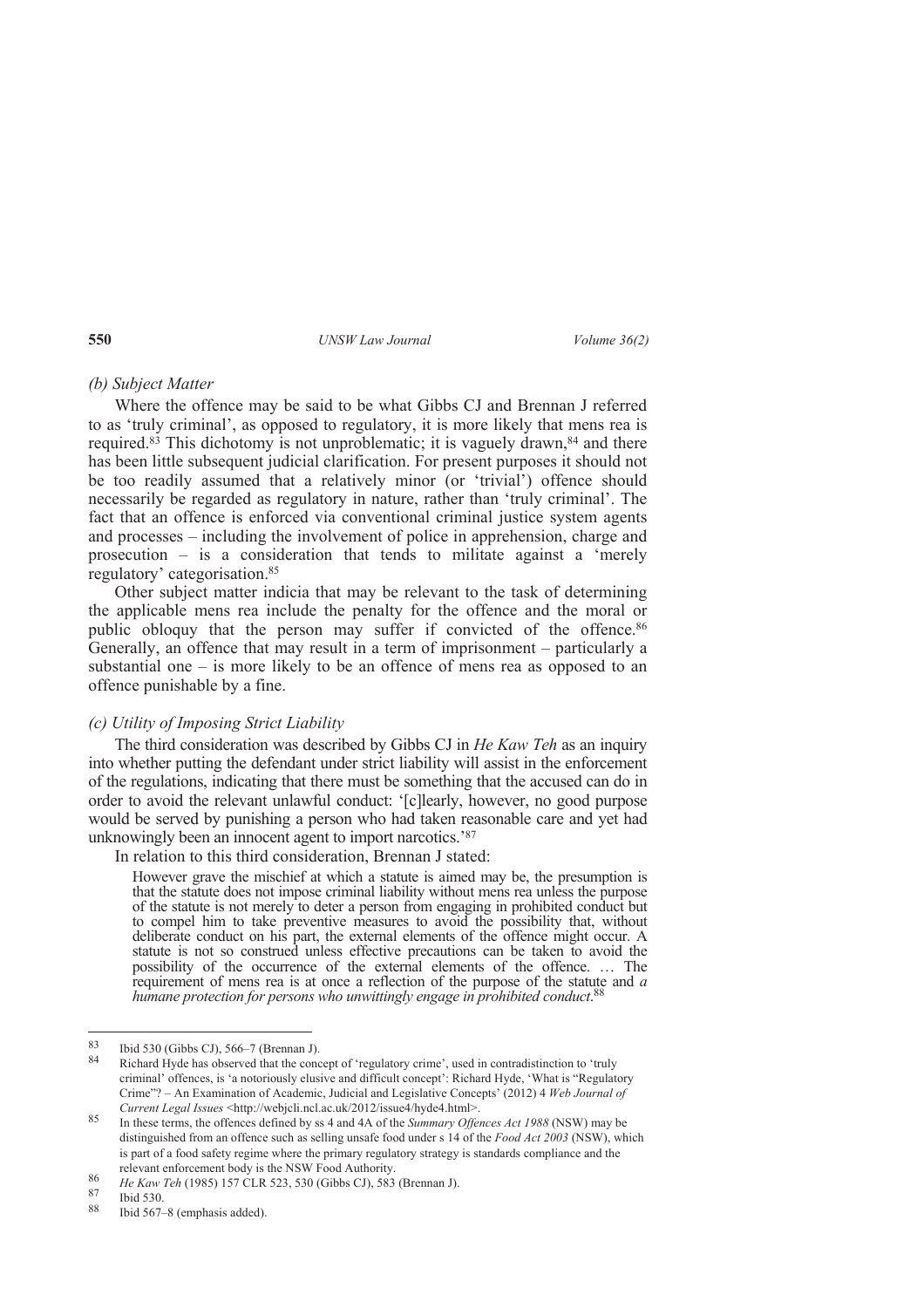### *4 The Integral/Attendant Circumstance Distinction*

In *He Kaw Teh*, Brennan J held that where a circumstance is integral to the act, there is a strong presumption that the relevant mens rea will be intent or knowledge. By contrast, where the circumstance is attendant, it may be that a lesser mental state applies. That is, the presumption is weaker, and more easily displaced, in the case of an attendant circumstance:

[I]f there be a legislative intention to apply a mental element to the circumstances different from the mental element applicable to the act involved in the offence, it is necessary to decide what circumstances are defined to be an integral part of the act (to which intent and therefore knowledge *will ordinarily apply*) and what circumstances are defined to be merely attendant (to which no mental element may be intended to apply or to which a mental element less than knowledge may be intended to apply). $\frac{8}{3}$ 

…

As intent is the mental state ordinarily required in respect of the doing of an act involved in the commission of an offence, any mental state less than knowledge would not be *presumed* to apply *to the circumstances which give that act its character*. *A mental state less than knowledge can apply more readily to circumstances attendant on the occurrence of an act involved in the commission of an offence being circumstances which make the act criminal. The absence of an exculpatory belief can apply to such circumstances where the prima facie requirement (knowledge) is excluded.*<sup>90</sup>

In our view, the key question can be put as follows: is the circumstance in question essential to giving the conduct in question its criminal character? If yes, the circumstance is integral. If no, the circumstance is attendant. Or to put it another way: is it meaningful to talk of the conduct being criminal in the absence of the said circumstance? If no, the circumstance is integral. If yes, the circumstance is attendant.

Justice Brennan applied his reasoning to the offence of importing a 'prohibited import' contrary to section 233B(1), and found that:

Importing simpliciter is not an act nor is it defined to be a prohibited act in par. (b). Importing narcotic goods is an act; it is the act referred to in par. (b). The character of the act involved in the offence depends on the nature of the object imported. The paragraph thus impliedly requires an intent to do the prohibited act – importing narcotic goods – and thus requires knowledge of the nature of the object imported. It is impossible to divide the act involved in an offence under par. (b) into an act and circumstances attendant on its occurrence. The external elements of an offence under par. (b), unlike the offence considered in *Reynhoudt*, cannot be divided. An intention 'to do the whole act that is prohibited' – the view of Dixon CJ in *Reynhoudt* – is, in my opinion, the only view which the language of par. (b) permits. $91$ 

Following Brennan J, we suggest that where a circumstance is integral to the act, the relevant mens rea should be knowledge. If the circumstance is attendant to the act, while there is a presumption of knowledge, the corresponding fault element may be interpreted as strict or absolute – if this is more consonant with

<sup>89</sup> <sup>89</sup> Ibid 570–1 (Brennan J) (emphasis added).<br>90 Ibid 575 6 (Brennan I) (emphasis added).

<sup>&</sup>lt;sup>90</sup> Ibid 575–6 (Brennan J) (emphasis added).<br><sup>91</sup> Ibid 584 (eithing emitted).

Ibid 584 (citations omitted).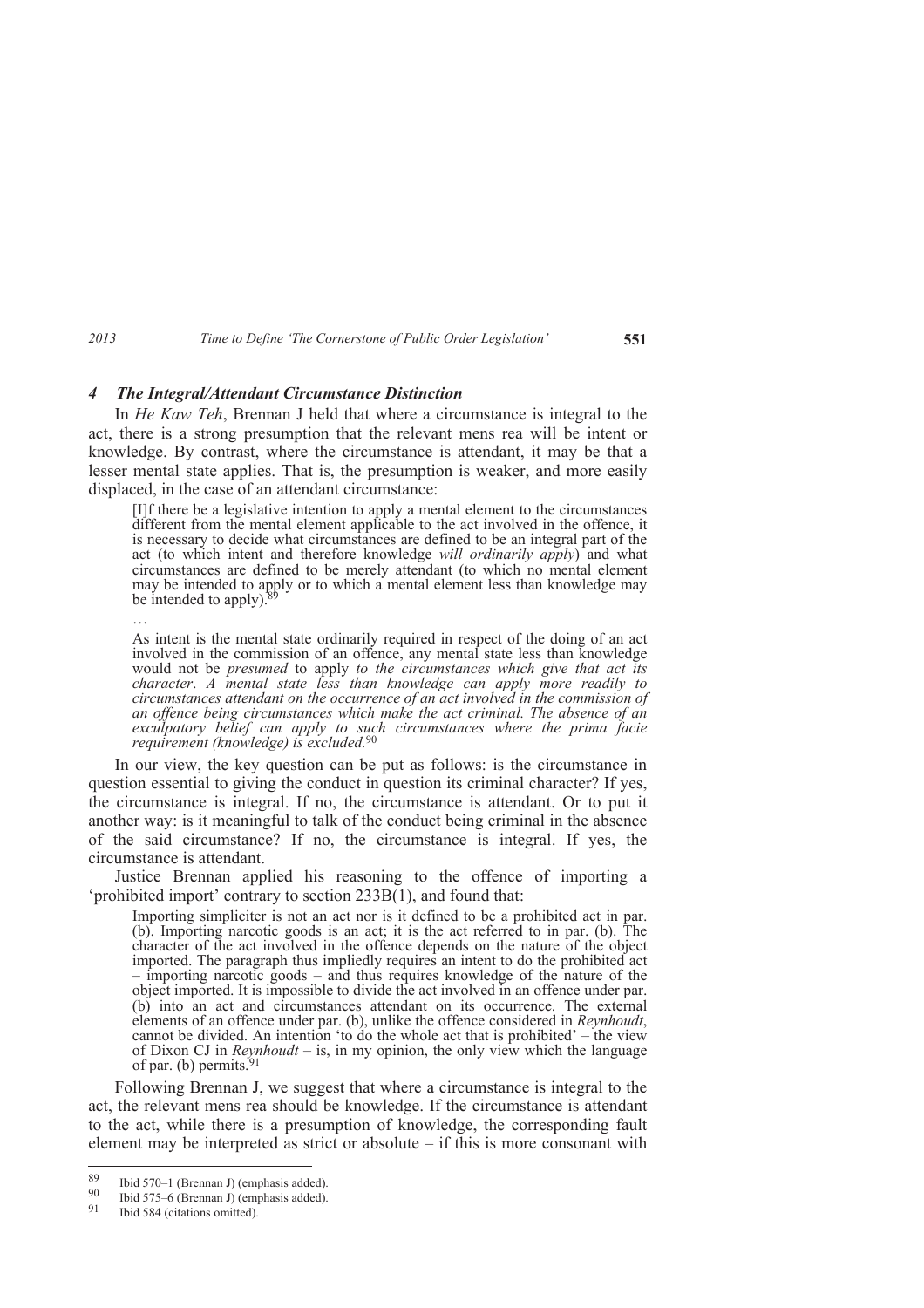the purpose of the Act taking into account the words of the statute; the subject matter with which the statute deals; and the utility of imposing strict liability.<sup>92</sup>

As we will explain below, this analysis has important implications for clarifying the elements of the offences defined by sections 4 and 4A of the *Summary Offences Act 1988* (NSW).

### **B Construing Offensive Language and Conduct: The Case Law**

Applying this methodology to sections 4 and 4A of the *Summary Offences Act 1988* (NSW), the actus reus may be broken down into three elements; a conduct component and *two* circumstance components:

- conduct or language (the act/conduct);
- the conduct or language is offensive (the first circumstance); and
- the conduct was *in* or *near* or *within view* or *hearing from* a *public place* or school or that the speech was *in* or *near* or *within hearing from* a *public place* or school – referred to in this article as the 'proximity' requirement (the second circumstance).

We note that this distinction – between the two different circumstance components in the definition of offensive conduct and language – is often glossed in the case law and academic commentary.<sup>93</sup>

In relation to the first circumstance, following Brennan J in *He Kaw Teh*, we argue that it is the offensive nature of the act (conduct or speech), which gives it its criminal character. Offensiveness is an essential precondition of the act potentially attracting the attention of the criminal law. As such, we take the view that the circumstance of 'offensive' is *integral* to the act – it not being possible to divide the conduct involved in the offence into an act and circumstance attendant on its occurrence. By contrast, the second circumstance – proximity – may be viewed as a circumstance *attendant* on the occurrence of the act.

We argue this because whether or not the conduct or language was offensive is the primary determinant of the criminality of behaviour – hence the categorisation of this element as integral. However, whether or not the conduct or language could be seen in or heard from a public place is a secondary consideration which goes to the desirability, utility and practicality of holding the accused to account for his or her breach of society's offensiveness standard. While it is a necessary element of the offence it does not go to the heart of the accused's culpability. It follows that proximity is appropriately characterised as an attendant circumstance.

Thus, the actus reus of the offences defined by sections 4 and 4A are: speech or conduct committed voluntarily (act/conduct); offensiveness (integral circumstance); and relevant proximity to or in a public place (attendant circumstance). Later in this article, we will consider the consequences of our

<sup>92</sup> <sup>92</sup> See *He Kaw Teh* (1985) 157 CLR 523, 528–30 (Gibbs CJ), 566–8 (Brennan J).

<sup>93</sup> See *Pregelj v Manison* (1987) 88 FLR 346 ('*Pregelj*'); Brown et al, above n 2, 769.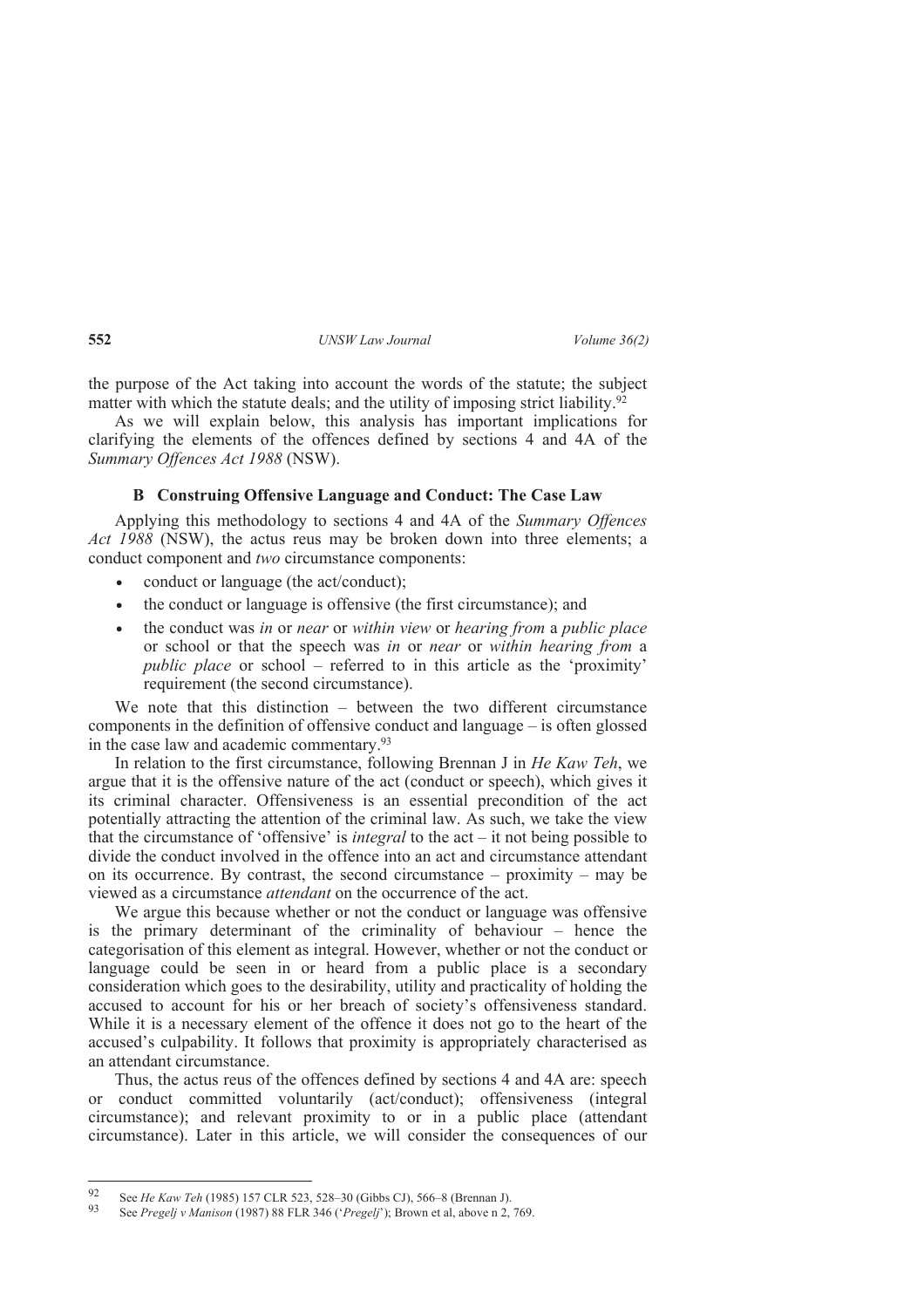proffered categorisation of actus reus components for how we view the correlating mens rea.

#### *1 The Act: Conduct or Speech*

The first element to be proved is that the person engages in either conduct (behaviour) or speech (language or words). As the case law demonstrates, there is an enormous variety of conduct or speech that may potentially fall within this aspect of the actus reus*.* For example, it may include wearing a t-shirt that includes swear words ('Too Drunk To Fuck'),<sup>94</sup> climbing onto a pedestal of a statue and hanging a political placard over it ('I will not fight in Vietnam'),<sup>95</sup> as well as the more garden variety cases involving a person swearing, typically at a police officer, in a public place.<sup>96</sup>

As with any conduct/act component of the actus reus, it must be committed voluntarily.<sup>97</sup>

### *2 Circumstance One: 'Offensiveness'*

'Offensiveness' is not defined in the *Summary Offences Act 1988* (NSW) but its meaning has been developed through the case law. Although, as discussed in Part III of this article, concerns have been raised about how the test of offensiveness is applied in particular circumstances, the preferred interpretation of this element of the offences defined by sections 4 and 4A has been well canvassed in the case law, and clearly explained in the academic commentary.<sup>98</sup> For the sake of completeness, and before moving onto the key remaining area of uncertainty – the fault elements for offensive conduct/language – we will summarise the guidance that has been provided by the case law.

#### *(a) Objective Test of the Reasonable Person*

It is well settled that the test for whether something is 'offensive' is an objective one of the reasonable person. It has been said that something is offensive if it is

such as is calculated to wound the feelings, or arouse anger, resentment, disgust, or outrage in the mind of a reasonable man, notwithstanding that no member of the public is present, or (if there be members of the public present) that nobody is offended ...<sup>9</sup>

The reasonable person is said to be 'reasonably tolerant and understanding, and reasonably contemporary in his reactions'.100 As a result, it is not necessary for the prosecution to prove that a particular person was in fact offended,

 $\frac{1}{94}$ *Police v Pfeifer* (1997) 68 SASR 285 ('*Pfeifer*').

<sup>95</sup> *Ball v McIntyre* (1966) 9 FLR 237.

<sup>96</sup> See, eg, *Police v Butler* [2003] NSWLC 2; *Jolly v R* (2009) 9 DCLR (NSW) 225.

<sup>97</sup> *Ryan v The Queen* (1967) 121 CLR 205, 213 (Barwick CJ); *He Kaw Teh* (1985) 157 CLR 523, 568 (Brennan J).

<sup>98</sup> See, eg, Brown et al, above n 2, 755–63. 99

*Inglis v Fish* [1961] VR 607, 611 (Pape J). See also Spears, Quilter and Harfield, above n 4, 155.

<sup>100</sup> *Ball v McIntyre* (1966) 9 FLR 237, 245 (Kerr J).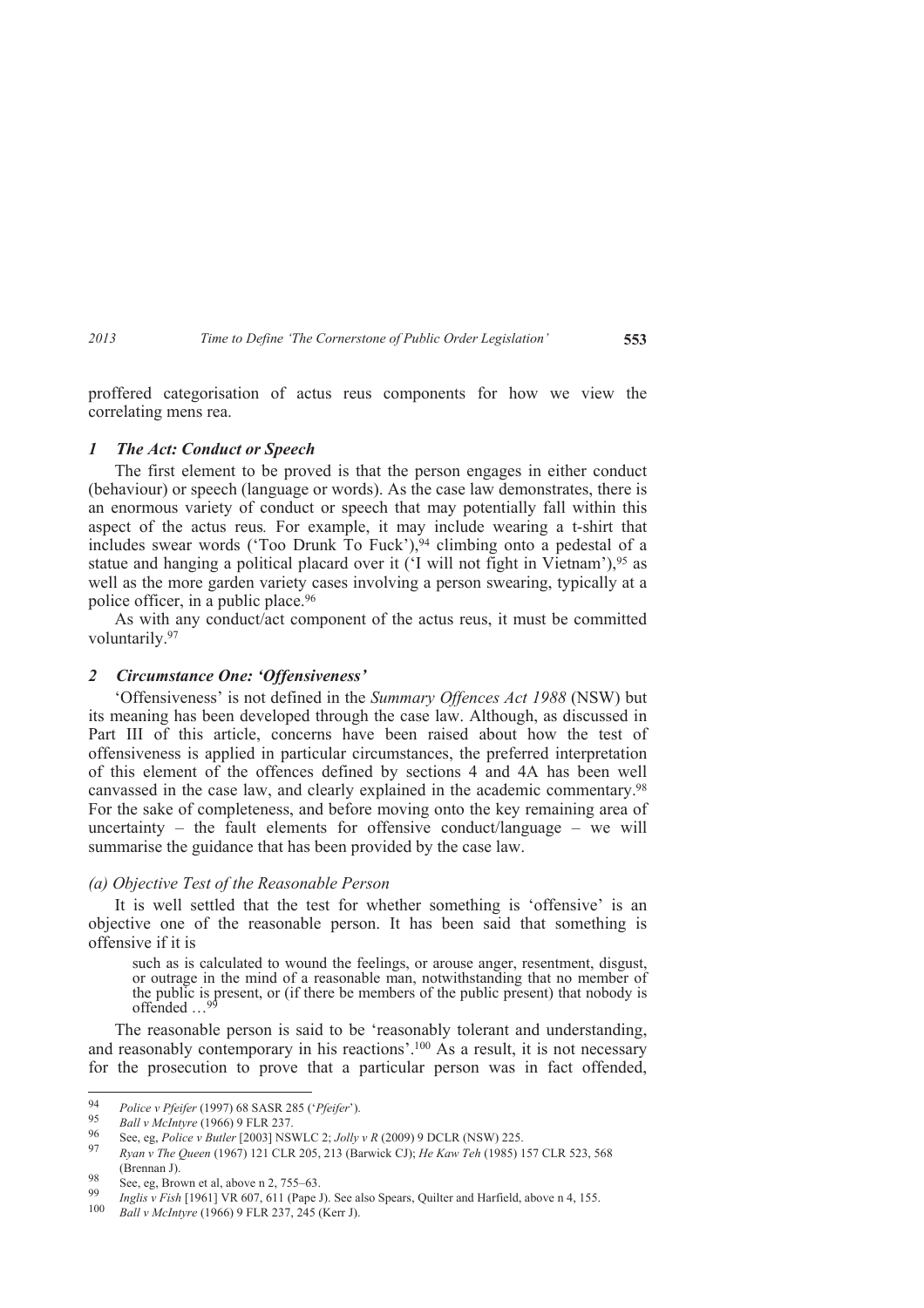although such evidence is admissible and, indeed, it may be difficult to prove the offence without it.<sup>101</sup>

This does not, however, mean that the context (including how words were spoken, the time of day or night, or whether the offence occurred after police entered a highly charged environment) and potential audience are irrelevant in determining whether something is objectively offensive.102 Something done or said in one context (such as a pub) may not be offensive, but if done in another may well be so (such as in a playground with young children about).

### *(b) Changing Community Standards*

What is objectively offensive may also change over time with changes in community standards. This is particularly apparent with swear words such as 'fuck'.<sup>103</sup>

#### *3 Circumstance Two: Proximity*

We are of the view that the second circumstance, which requires that the offensive language or conduct be committed in or with some proximity to a public place, is an attendant circumstance. The required proximity to, and the concept of, 'public place' are discussed separately below.

Under section 4 the offensive conduct must be committed 'in or near, or within view or hearing from, a public place or a school', whereas for an offensive language charge under s 4A the language must be used 'in or near, or within hearing from, a public place or a school'.

The meaning of 'public place' is exclusively defined in section 3(1) of the *Summary Offences Act 1988* (NSW) as:

(a) a place (whether or not covered by water), or

(b) a part of premises,

that is open to the public, or is used by the public whether or not on payment of money or other consideration, whether or not the place or part is ordinarily so open or used and whether or not the public to whom it is open consists only of a limited class of persons, but does not include a school.

This statutory definition104 is broad and focuses on whether the public *use* or go to the place, regardless of whether it is a private premises or only a small number or class of persons use the place.<sup>105</sup>

 $\frac{1}{101}$ *Connolly v Willis* [1984] 1 NSWLR 373, 384 (Wood J).

<sup>102</sup> *Hortin v Rowbottom* (1993) 61 SASR 313, 322 (Mullighan J); *Connolly v Willis* [1984] 1 NSWLR 373, 379 (Wood J); See also Spears, Quilter and Harfield, above n 4, 156.

<sup>103</sup> *Police v Butler* [2003] NSWLC 2, [6], [22], [34], [37] (Magistrate Heilpern); David Heilpern, '*Police v Shannon Thomas Dunn*, Dubbo Local Court' (1999) 24 *Alternative Law Journal* 238. See also Brown et al, above n 2, 755–60; New South Wales Law Reform Commission, above n 47, 297–9.

<sup>104</sup> The definition in s 3(3) expressly excludes the definition of public place in s 8 of the *Crimes Act 1900* (NSW). It is noted that there are separate definitions of 'premises', 'school' and 'vehicle' in s 3(1); see also s 3(2).

<sup>105</sup> *Re Camp* [1975] 1 NSWLR 452, 454 (The Court); *McIvor v Garlick* [1972] VR 129, 133–6 (Newton J). For further discussion of the significant case law on what may constitute a public place, see Spears, Quilter and Harfield, above n 4, 164–5.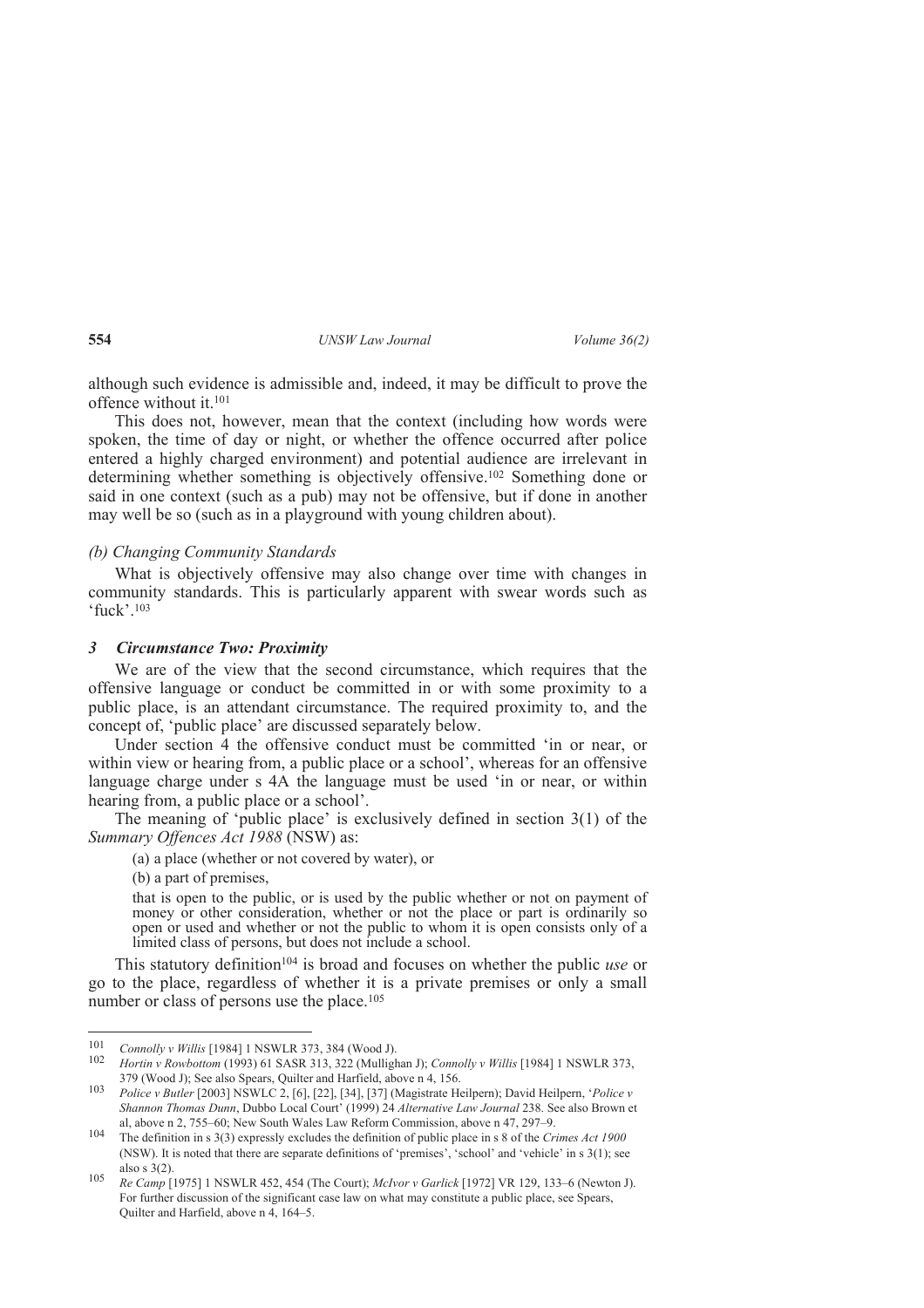There is no requirement that a person be in the public place at the time the offence is committed.106 This is because of the 'protective' purpose of the legislation: the public should know they are protected from offensive language in public or within hearing of such places.<sup>107</sup>

#### *4 Mens Rea*

As discussed above, offensive conduct or language charges involve three *actus reus* components: an act/conduct (speech or behaviour) and two circumstance components (the conduct or language is offensive and the conduct or language is in or within the required proximity to a public place). While the case law discussed above does not break the offences down in this way, there is sufficient judicial consideration of each of these conduct elements to provide relevant guidance. The same cannot be said about mens rea.

In spite of the frequency with which offensive conduct and language charges are laid or penalty notices issued, the law regarding the mens rea for these offences is unsettled. Part of the problem lies in the paucity of NSW appellate authority on the issue.108 In addition, the authorities that are available, whether from NSW or other Australian jurisdictions, tend to conflate what should be discrete questions about the fault element (if any) that attaches to each component of the actus reus into a *global* inquiry as to whether the *offence* is one of mens rea.109 Consistent with the principles laid down in *He Kaw Teh*, we argue that a more nuanced approach is required; one that identifies what, if any, mental state applies to each component of the actus reus. It is for this reason that we have considered in detail above how the conduct elements of offensive conduct and language should be construed. This is an essential first step in order to be able to assess what, if any, correlating fault component should be regarded as constituting an element of the crime.

#### *(a) Mens Rea as to Conduct*

The NSW Court of Criminal Appeal has never effectively considered the question of the mens rea for the offences defined by sections 4 and 4A of the *Summary Offences Act 1988* (NSW). The only relevant guidance comes from a very small number of cases stated to single judges of the Supreme Court of NSW on appeal from the Local Court. In the one reported decision,<sup>110</sup> *Jeffs v Graham*, <sup>111</sup> Yeldham J considered an appeal against an offensive conduct conviction under the predecessor legislation to sections 4 and 4A of the *Summary* 

 $\frac{106}{106}$  *Stutsel v Reid* (1990) 20 NSWLR 661, 663 (Loveday J). The presence or absence of a person in the place may, however, be relevant to penalty.

<sup>107</sup> Ibid 664 (Loveday J); see *Jolly v R* (2009) 9 DCLR (NSW) 225, 230 [22] (Cogswell DCJ).

 $\frac{108}{109}$  Brown et al, above n 2, 763–9.

<sup>109</sup> See, eg, *Jeffs v Graham* (1987) 8 NSWLR 292; *Pregelj* (1987) 88 FLR 346; *Pfeifer* (1997) 68 SASR 285. Each of these cases is discussed below.

<sup>110</sup> See also *Patterson v Alsleben* (Unreported, New South Wales Supreme Court, Newman JA, 5 June 1990); Dennis, above n 13, 8–9.

<sup>111</sup> (1987) 8 NSWLR 292.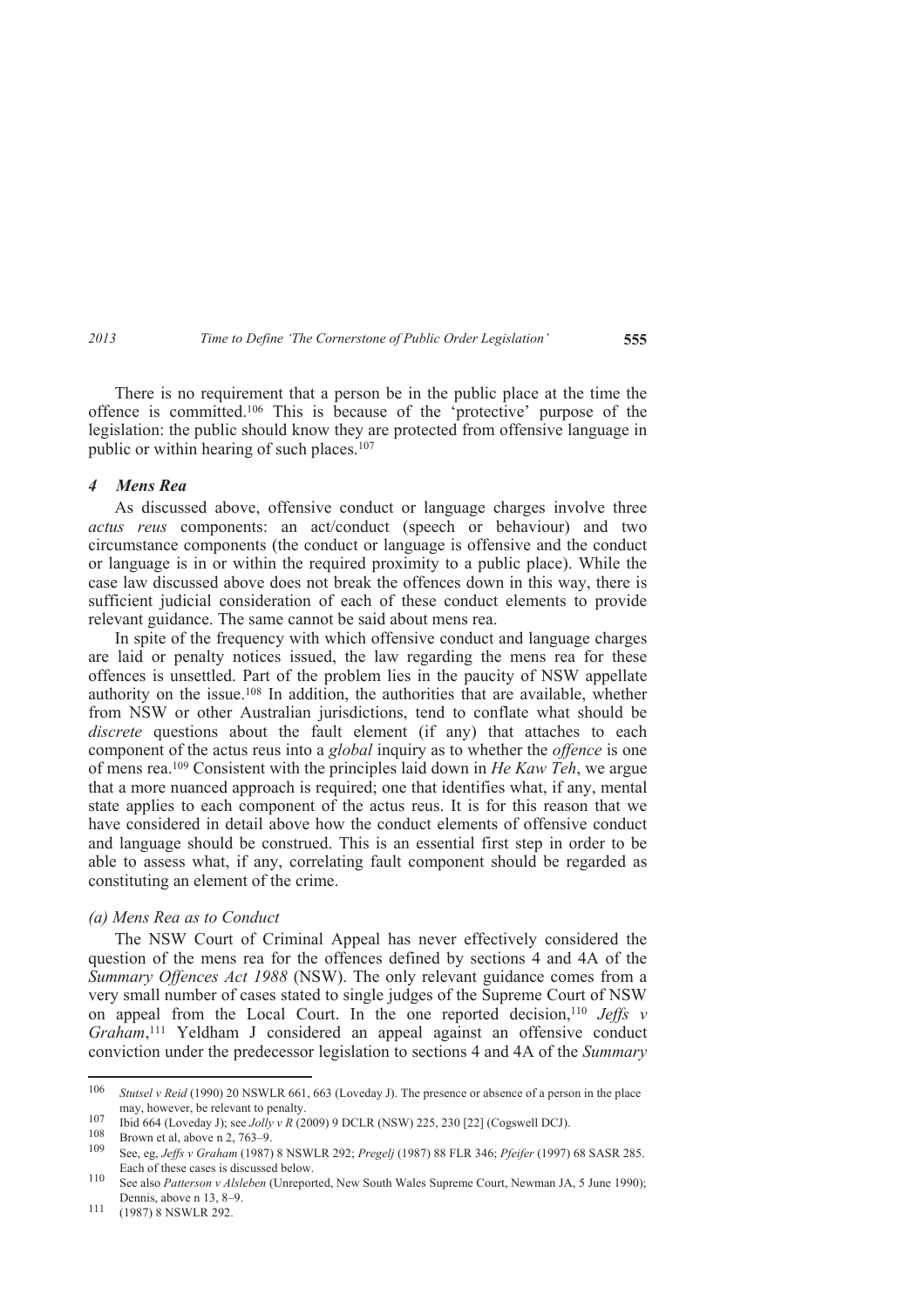*Offences Act 1988* (NSW), namely section 5 of the *Offences in Public Places Act 1979* (NSW). The phrase 'shall not conduct himself or herself' (a phrase not relevantly different to the wording of sections 4 and 4A: 'must not conduct himself or herself' and 'must not use offensive language') was held to 'require at least that there should be a voluntary act by the person charged.'112 Justice Yeldham ruled that the offence 'does at least require the Crown to prove beyond reasonable doubt that the person charged had voluntarily engaged in the conduct complained of.<sup>'113</sup> It appears that the term 'voluntary' may have been used here as a synonym for intentional, but Yeldham J only seemed to require this mens rea in respect of the act/conduct component of the actus reus. In other words, the prosecution must prove that the accused intended to speak (in the case of offensive language) or behave intentionally (in the case of offensive conduct). This is of course a very minimal requirement and would rarely be in issue. The question of mens rea in relation to what we have identified as the two circumstance components of the actus reus for offensive conduct and offensive language offences was not considered in *Jeffs v Graham*.<sup>114</sup> The resulting ambiguity is one of the consequences of the traditional tendency not to subject public order offences to the same sort of precise technical scrutiny and exegesis that is commonplace in relation to more serious crimes.

The NSW Court of Criminal Appeal has not considered the question, and so it appears to remain an open question as to whether mens rea is required for the two circumstance components. Below we discuss the two primary but conflicting interstate authorities dealing with mens rea in offensive language and behaviour offences.

#### *(b) Offensiveness: Strict Liability vs Intent*

The issue of whether the circumstance of 'offensiveness' requires a mens rea element was considered in the South Australian case of *Pfeifer*. <sup>115</sup> Pfeifer was charged with behaving in an offensive manner contrary to section  $7(1)(a)$  of the *Summary Offences Act 1953* (SA) for wearing a T-shirt (given to him by his mother) in a shopping mall, with the name of the band 'Dead Kennedys' and the words 'Too Drunk To Fuck'. In considering whether the offence required a mental element, applying *He Kaw Teh*, Doyle CJ (Debelle and Lander JJ agreeing) held that the presumption of mens rea had been rebutted and that the offence was one of strict liability. Thus, the prosecution must prove that the relevant conduct is offensive and that the person did not honestly and reasonably believe that the conduct was not offensive. Chief Justice Doyle held:

<sup>112</sup>  $\frac{112}{113}$  Ibid 295.

 $\frac{113}{114}$  Ibid 296.

<sup>114</sup> The Supreme Court considered the question again in *Patterson v Alsleben* (Unreported, New South Wales Supreme Court, Newman JA, 5 June 1990), but Newman JA appears primarily to have adopted the ambiguous terminology used by Yeldham J ('voluntary' when presumably intentional is meant), and failed to differentiate between the different actus reus components in relation to which *He Kaw Teh*  requires discrete fault element inquiries to be made.

<sup>115</sup> (1997) 68 SASR 285.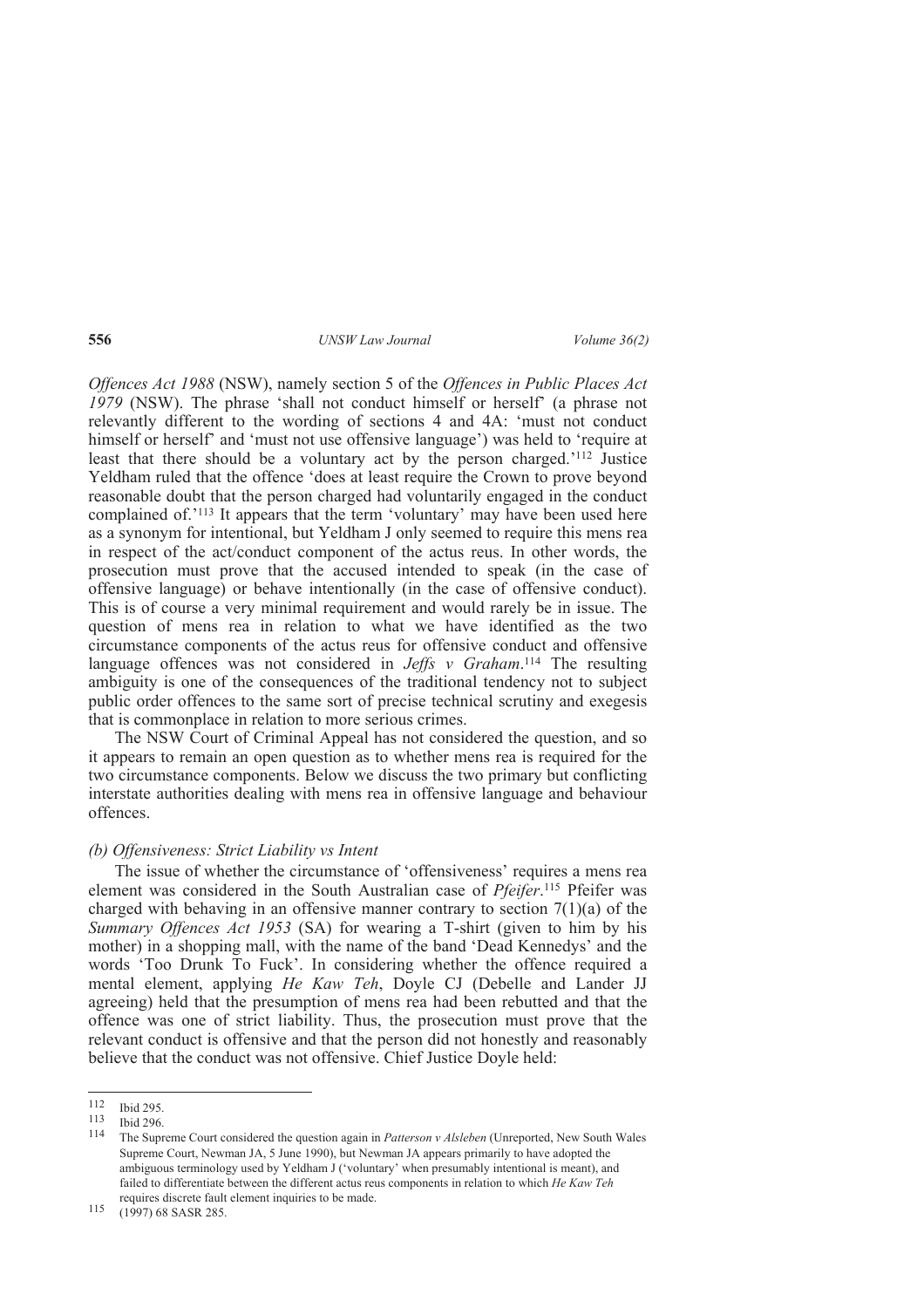It appears to me to be a provision intended to protect members of society from disturbance and annoyance through offensive behaviour, intended to prevent the sort of disputes and disturbances that might arise if such behaviour is not prevented by law with the consequence that members of society react to it or resist it in other ways. To convict only those who intentionally or knowingly offend will achieve a good deal, but does not go that extra step of requiring members of society to take care to ensure that they do not breach generally accepted standards of behaviour.<sup>116</sup>

*Pfeifer* was applied in *Police v Rosser*<sup>117</sup> and affirmed in *Police v Atherton*. 118 In South Australia, therefore, it would appear to be established that this offence (or more precisely the element of offensiveness) is one of strict liability.

It is important to note that the offence in South Australia differs from the NSW provision, in respect of the second circumstance relating to location or proximity. The South Australian offence requires that the person is *in* a public place whereas the NSW provision is broader capturing conduct committed within the relevant proximity to a public place (the second circumstance). We would argue, therefore, that Doyle CJ has only addressed the circumstance element of 'offensiveness', finding it to be a strict liability component.

In *Pregelj*, the Northern Territory Court of Criminal Appeal construed a provision more similar to the offences defined by section 4 of the *Summary Offences Act 1988* (NSW).119 Section 47(a) of the *Summary Offences Act* (NT), relevantly, makes it an offence to engage in 'offensive … behaviour … in or within the hearing or view of any person in any ... public place'. In this case, a police officer was walking along a foot-lane at approximately 8.50pm, when he saw through a lit bedroom window a naked white man having sexual intercourse on the floor of the room with a naked Aboriginal female. The facts indicate that the house was seven or eight metres from the lane; there was a one metre fence separating the lane from the house; and the bottom of the window was close to the floor. Justice Nader concluded that 'there was evidence, to be inferred from each of them [the appellants] saying that they thought they were out of sight behind a wall (to which I have referred), that the appellants did give thought to the possibility of being seen from outside the house.'<sup>120</sup>

By contrast to the decision in *Pfeifer*, the Court (Nader, Kearney and Rice JJ) held that the offence is one of mens rea. While the separate judgments of Nader and Rice JJ (Kearney J concurring with the orders of Nader J) do not expressly articulate their conclusions in these terms, we would argue that each focuses on a different circumstance component in coming to their findings.

On the one hand, Nader J, after applying *He Kaw Teh*, appears to focus on the circumstance of 'offensiveness' stating that 'offensive behaviour' requires that the accused intended to offend:

<sup>116</sup>  $\frac{116}{117}$  Ibid 292.

 $\frac{117}{118}$  (2008) 185 A Crim R 305.

<sup>&</sup>lt;sup>118</sup> [2010] SASC 87, [15] (Duggan J).<br>119 (1987) 88 ELP 346

 $\frac{119}{120}$  (1987) 88 FLR 346.<br>120 Ibid 349 (Nader I)

Ibid 349 (Nader J).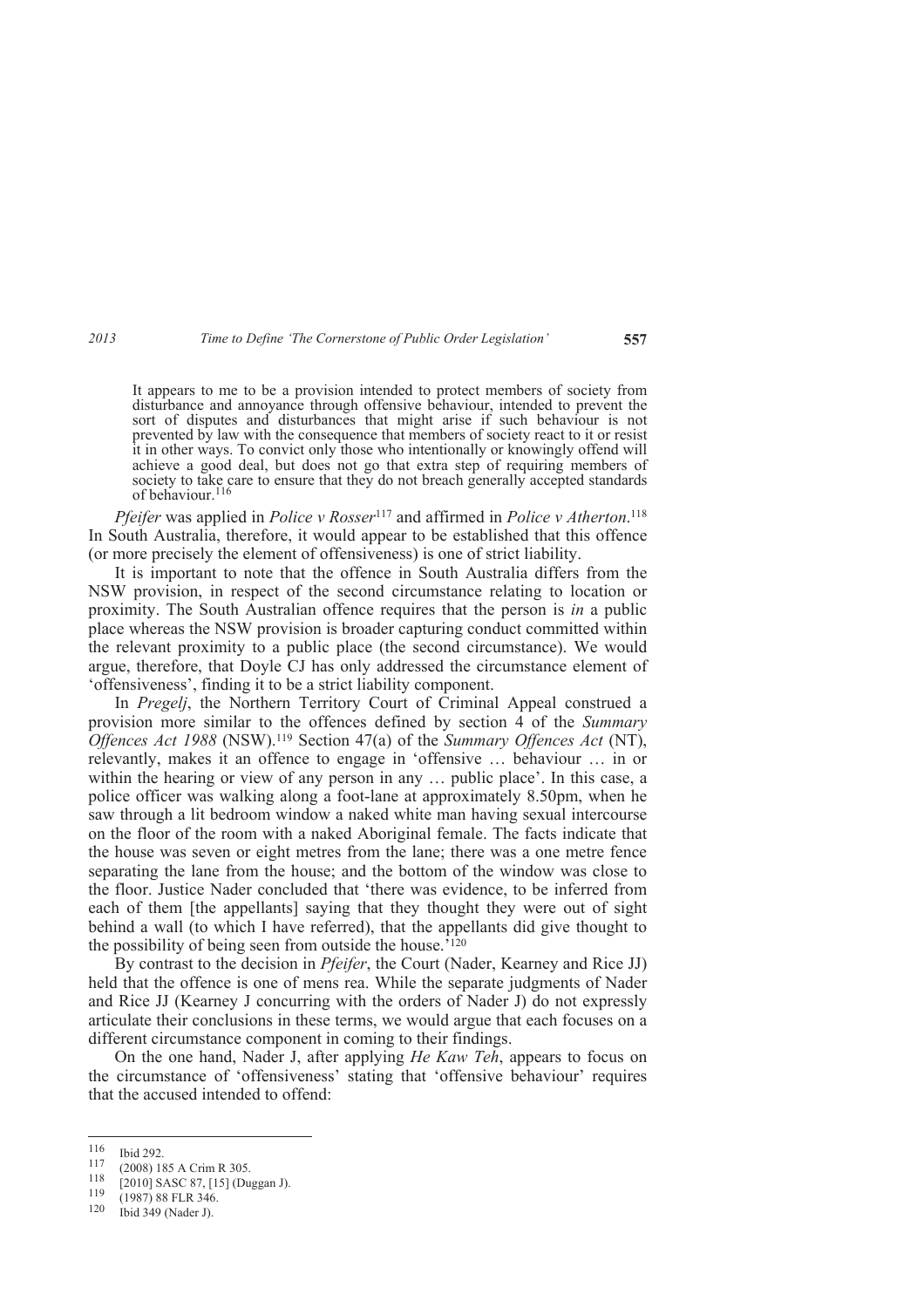The gravamen of offensive behaviour is the offending of another person, and the offending must be intended … having taken precautions to conceal themselves, they did not intend to offend, nor did they foresee the possibility of offending anyone. By 'intent to offend', I mean 'do an act with knowledge that the activity would, or at least could, offend'.<sup>121</sup>

On the other hand, Rice J, having found that the act of sexual intercourse per se could not be said to be offensive but was rather a 'natural and lawful human behaviour', focused on the second circumstance, 'within the view of any person'.122 Thus, Rice J held that section 47 was only intended to proscribe sexual intercourse in circumstances where the conduct was intended to be viewed by others. This imports an element of 'prurience' into the conduct.<sup>123</sup>

#### **C A Suggested Approach to Mens Rea in NSW**

The above discussion indicates that while it is clear that under sections 4 and 4A of the *Summary Offences Act 1988* (NSW) there must be an intent to perform the relevant conduct, it is an open question as to what, if any, mental state applies to the two circumstance components of the actus reus: offensiveness and proximity. The South Australian decision of *Pfeifer* points in the direction of the circumstance of 'offensiveness' being a strict liability component, whereas Justice Nader's decision in *Pregelj* points in the opposite direction, indicating that it requires an intent to offend – meaning knowledge (or recklessness) that the relevant conduct is offensive. In terms of the circumstance of proximity, *Pfeifer* provides no guidance and Justice Rice's judgment in *Pregelj* points to a requirement that the Crown must prove that the accused intended to be in, within view or hearing of a public place whilst performing the relevant conduct.

In the absence of judicial guidance in NSW, and given the conflicting nature of the authority from South Australia and the Northern Territory, we venture our own interpretation of the corresponding mens rea elements as follows (drawing on Justice Brennan's distinction in *He Kaw Teh* between circumstances that are integral and those that are attendant to the act).

First, following *Jeffs v Graham* there must be an intention to perform the act/conduct. This component seems settled.

Secondly, as argued above, we regard the first circumstance – 'offensiveness' – as integral to the act. Clearly, the mere act of speaking or engaging in some form of conduct is not what is prohibited by sections 4 and 4A. Rather, it is only when the speech or conduct (the act) has the attribute of being offensive (the *integral* circumstance) that the speech or conduct might, assuming all other elements are satisfied, be regarded as criminal in character. In our view, therefore, it is not possible to divide the core conduct element into an act and a circumstance attendant on its occurrence. This appears to have been the conclusion reached by Nader J in *Pregelj*:

<sup>121</sup>  $\frac{121}{122}$  Ibid 360–1.

 $\frac{122}{123}$  Ibid 367.

Ibid 368.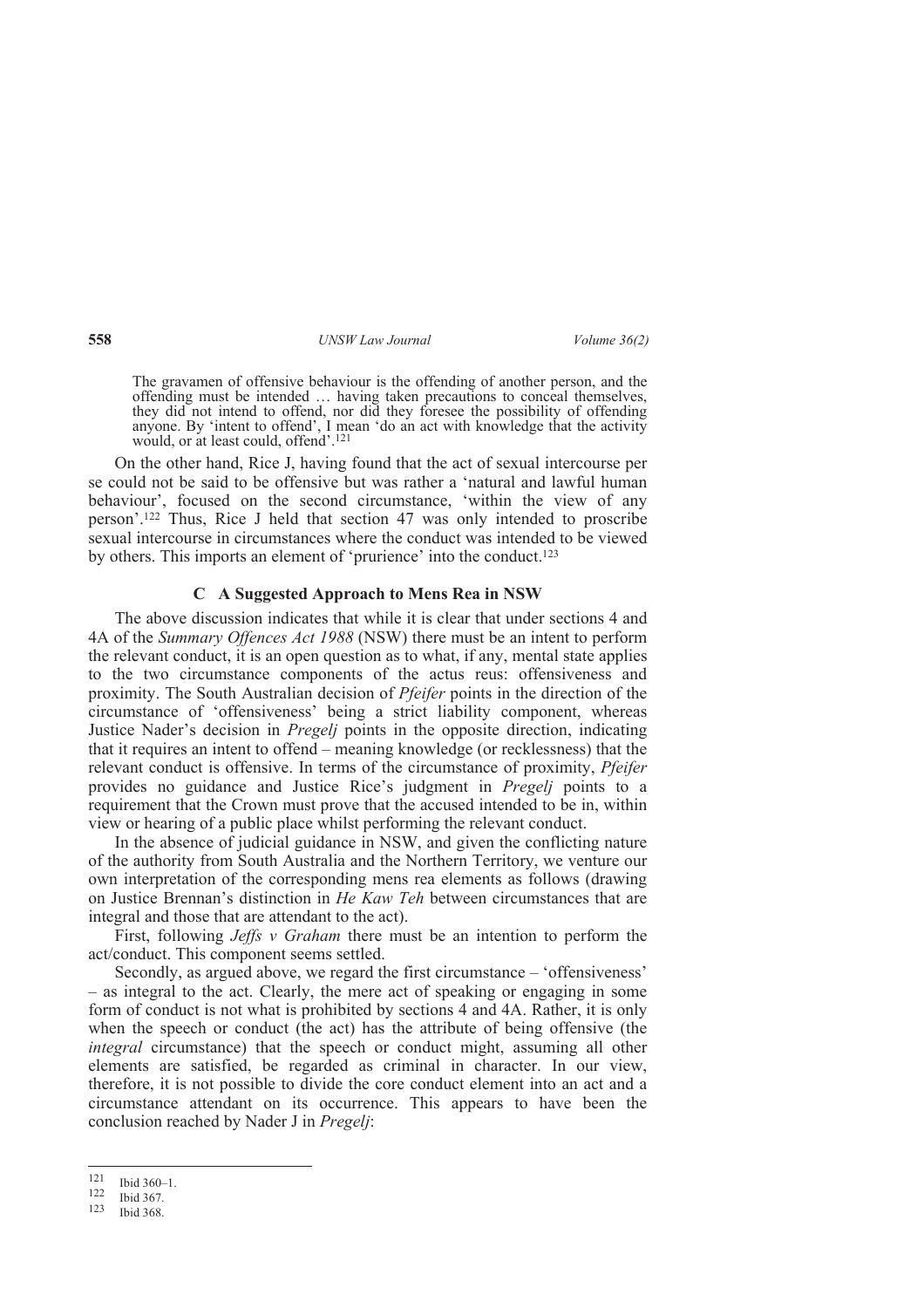Behaviour that does not offend, at least potentially, cannot be offensive. Behaviour, offensive in other circumstances, committed in complete privacy cannot be offensive. It cannot be in the nature of any conduct to be offensive without including in the definition of the conduct the circumstances which render it offensive. Therefore, on one view of it, the offending of a person, actually or potentially, is an integral element of the proscribed conduct.<sup>124</sup>

Following Justice Brennan's approach in *He Kaw Teh* – that an integral circumstance component of the actus reus of an offence attracts the same mens rea presumption as the physical act component (discussed above) – we argue that a charge under sections 4 or 4A should not be regarded as made out unless there is evidence of an intention to do the *whole act* – being the physical act *plus* the integral circumstance. It follows that it is an element of the offences defined by sections 4 and 4A that the accused *knew* – or foresaw that it was possible (that is, was *reckless*) – that the conduct or language was offensive.

This conclusion is supported not only by an application of the integral/attendant circumstance distinction embraced by Brennan J in *He Kaw Teh*, but via reasoning from the 'first principles' approach to identifying the fault element(s) of a statutory offence, including the presumption of mens rea for which *He Kaw Teh* still stands as Australia's leading authority. Thus, the word 'offensive' has been defined in the case law (discussed above) as 'such as is *calculated* to wound the feelings, or arouse anger, resentment, disgust, or outrage in the mind of a reasonable man.'125 The word 'calculated' imports the notion of intention.126 Therefore, we argue that there is a necessary implication that the word 'offensive' connotes mens rea.

We conclude<sup>127</sup> this even though there are a number of other offences contained in part 2 division 1 (in which sections 4 and 4A fall), which expressly provide for a mens rea requirement ('wilfully' being used in sections 5 ('obscene exposure'), 6 ('obstructing traffic'), 7 ('damaging fountains'), and 8(2) ('damaging or desecrating protected places')) while sections 4 and 4A are silent on the question.128 Furthermore, our conclusion that mens rea is required for the circumstance of 'offensiveness' is not swayed by the availability in sections 4(3) and 4A(2) of a defence of 'reasonable excuse for conducting himself or herself in the manner alleged'. Certainly the presence of a 'reasonable excuse' defence is relevant to the statutory construction exercise, but it is not determinative. As Yeldham J held in *Jeffs v Graham*, the provision of a defence of 'reasonable

<sup>124</sup> <sup>124</sup> Ibid 360.

<sup>125</sup> *Inglis v Fish* [1961] VR 607, 611 (Pape J) (emphasis added). See also Spears, Quilter and Harfield, above n 4, 155.

 $\frac{126}{127}$  See also Dennis, above n 13, 4, 8.

<sup>127</sup> Justice Yeldham came to a similar conclusion in *Jeffs v Graham* (1987) 8 NSWLR 292, 295.

<sup>128</sup> The offences contained in ss 6A ('unauthorised entry of vehicle or boat'), 8A ('climbing on or jumping from buildings and other structures'), 9 ('continuation of intoxicated and disorderly behaviour following move on direction'), 11 ('possession of liquor by minors') and 11A ('violent disorder') are also silent as to mens rea*.*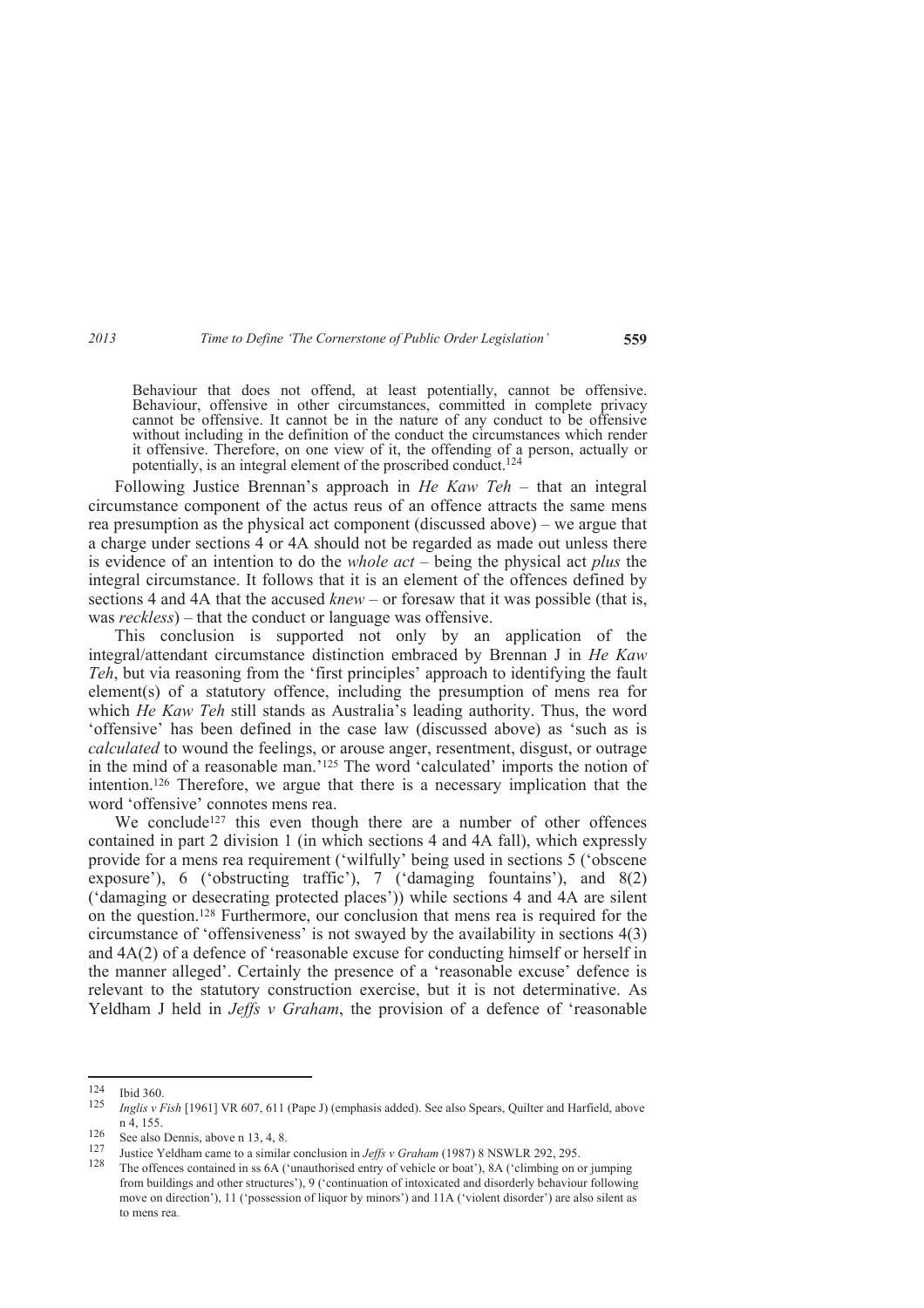excuse' is not 'an indication' that the prosecution does not bear the onus of proving mens rea.<sup>129</sup>

While the subject matter, particularly in terms of penalty (which is at the lesser end of the spectrum of criminal penalties), may point towards a rebuttal of the presumption, the final test of the utility of imposing strict liability in our view does not. Both *Pregelj* and *Pfeifer* demonstrate that a strict liability standard would carry a real risk that 'luckless' persons – that is, those 'who unwittingly engage in prohibited conduct'130 (such as two adults engaged in consensual sexual activity in their home131 or a young man wearing a t-shirt that was a birthday gift from his mother, carrying the name of a song by one of his favourite bands) could be caught by the offence. As the quote above from Brennan J in *He Kaw Teh* suggests, the utility test goes to the general fairness in the operation of the law: '[t]he requirement of mens rea is at once a reflection of the purpose of the statute and *a humane protection for persons who unwittingly engage in prohibited conduct*.'<sup>132</sup>

Furthermore, the broader context of the potential unfairness that surrounds the operation of offensive conduct and offensive language laws (discussed in Part III of this article) provides additional support for the conclusion that rebuttal of the presumption in favour of mens rea is not justified.

Finally, as to the actus reus element of proximity, we have argued above that it should be regarded as a circumstance *attendant* upon the act; not integral to it.

Justice Brennan held in *He Kaw Teh* that the strong presumption in favour of mens rea for an integral circumstance element is weaker in the case of an attendant circumstance.133 However, it is still necessary to determine whether the (weaker) presumption should be regarded as rebutted, taking into account the words of the statute, the subject matter, and the utility of imposing strict liability.

Our conclusion is that this aspect of the actus reus  $-$  ie the proximity requirement – for the offences defined by sections 4 and 4A involves strict liability. There is nothing in the words or subject matter of the offences that suggest that knowledge is required in relation to this element and the utility of a strict liability reading is evident. It will generally be within the power of an individual to take reasonable steps to determine whether their conduct or language is taking place in or near or within view or hearing of a public place or school. That is, the protective purpose of the legislation is advanced by creating an obligation on individuals to take reasonable care in relation to proximity. Arguably, a potentially 'luckless' accused in relation to this circumstance134 may be able to utilise the reasonable excuse defence for so conducting himself or herself under sections 4(3) or 4A(2).

 $\frac{1}{129}$ *Jeffs v Graham* (1987) 8 NSWLR 292, 295.

<sup>130</sup> <sup>150</sup> He Kaw Teh (1985) 157 CLR 523, 567–8.<br><sup>131</sup> And who were not swere they sould be see

And who were not aware they could be seen from outside and who had made an effort to position the rug on which they were lying accordingly.

<sup>132</sup> <sup>132</sup> *He Kaw Teh* (1985) 157 CLR 523, 568 (emphasis added).<br><sup>133</sup> Ibid 575.6

 $\frac{133}{134}$  Ibid 575–6.

<sup>134</sup> For instance, such as in *Pregelj*, where the accused thought they had taken steps not to be seen.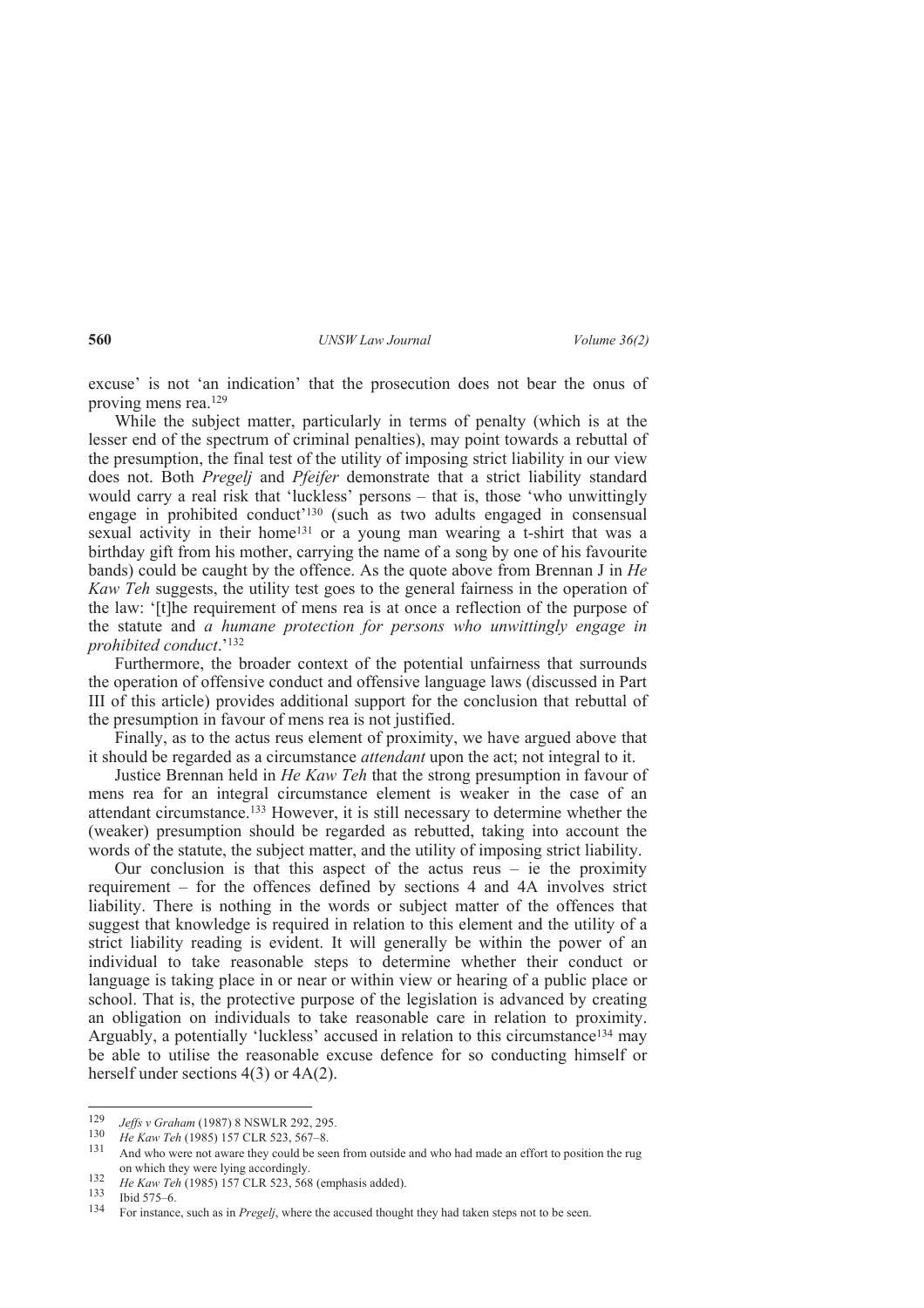Drawing a different conclusion as to the fault element that attaches to two different circumstance components may be regarded as unusual. However, it would be a mistake to assume that all circumstance elements should be considered as of equal significance to the criminality of the conduct in question. As we argued above, the offensiveness and proximity elements of the offences defined by sections 4 and 4A play different roles in establishing the boundaries of the proscribed conduct. The 'reading in' of two different fault elements in relation to two different circumstance components is clearly contemplated by Justice Brennan's analysis in *He Kaw Teh* and is, in our view, a justifiable and appropriate conclusion in relation to the crimes of offensive conduct and offensive language.<sup>135</sup>

## **V CONCLUSION**

Granted, the manner in which the offences defined by sections 4 and 4A of the *Summary Offences Act 1988* (NSW) are enforced – CINs and high volume guilty pleas in the Local Court – affords relatively limited opportunities for detailed judicial examination. Nonetheless, we have argued in this article that it is unacceptable that, for two crimes that are enforced more than 12 000 times each year in NSW, frequently in controversial circumstances, it remains unclear what the elements of the crimes are. Clarification would be welcome in a number of quarters. First, students in criminal law courses and practising criminal lawyers would not be left to grapple with the applicability of the opaque discussion of the elements of offensive conduct by the NSW Supreme Court,136 and to extrapolate from appellate rulings on comparable (but not identical) offences in the Northern Territory137 and South Australia.138 Secondly, and more importantly, as recognised recently by the NSW Ombudsman and the NSW Law Reform Commission,139 police officers who make critical decisions every day about the scope of sections 4 and 4A, and their applicability to behaviour they encounter, would receive much needed guidance. The guidance they currently receive is

<sup>135</sup> Note that the equivalent provision in the Tasmanian *Police Offences Act 1935* has expressly provided for different fault elements in relation to the two circumstances of offensiveness and proximity:

 **<sup>21</sup> Prohibited behaviour**

A person must not, wilfully and without reasonable excuse, do any act or behave in a manner that a reasonable person is likely to find indecent or offensive in all the circumstances, if that person knew or should have known that his or her conduct was being, or may have been, viewed by another person. Penalty:

Fine not exceeding 50 penalty units or imprisonment for a term not exceeding 12 months, or both. Thus, s 21 requires that the accused *wilfully* act in an offensive manner (the offensiveness circumstance) while requiring either that he or she *knew* or *should have known* that the conduct could be viewed (the circumstance of proximity).

<sup>136</sup> *Jeffs v Graham* (1987) 8 NSWLR 292.

<sup>137</sup> *Pregelj* (1987) 88 FLR 346.

<sup>138</sup> <sup>138</sup> *Pfeifer* (1997) 68 SASR 285.

See above Part III.